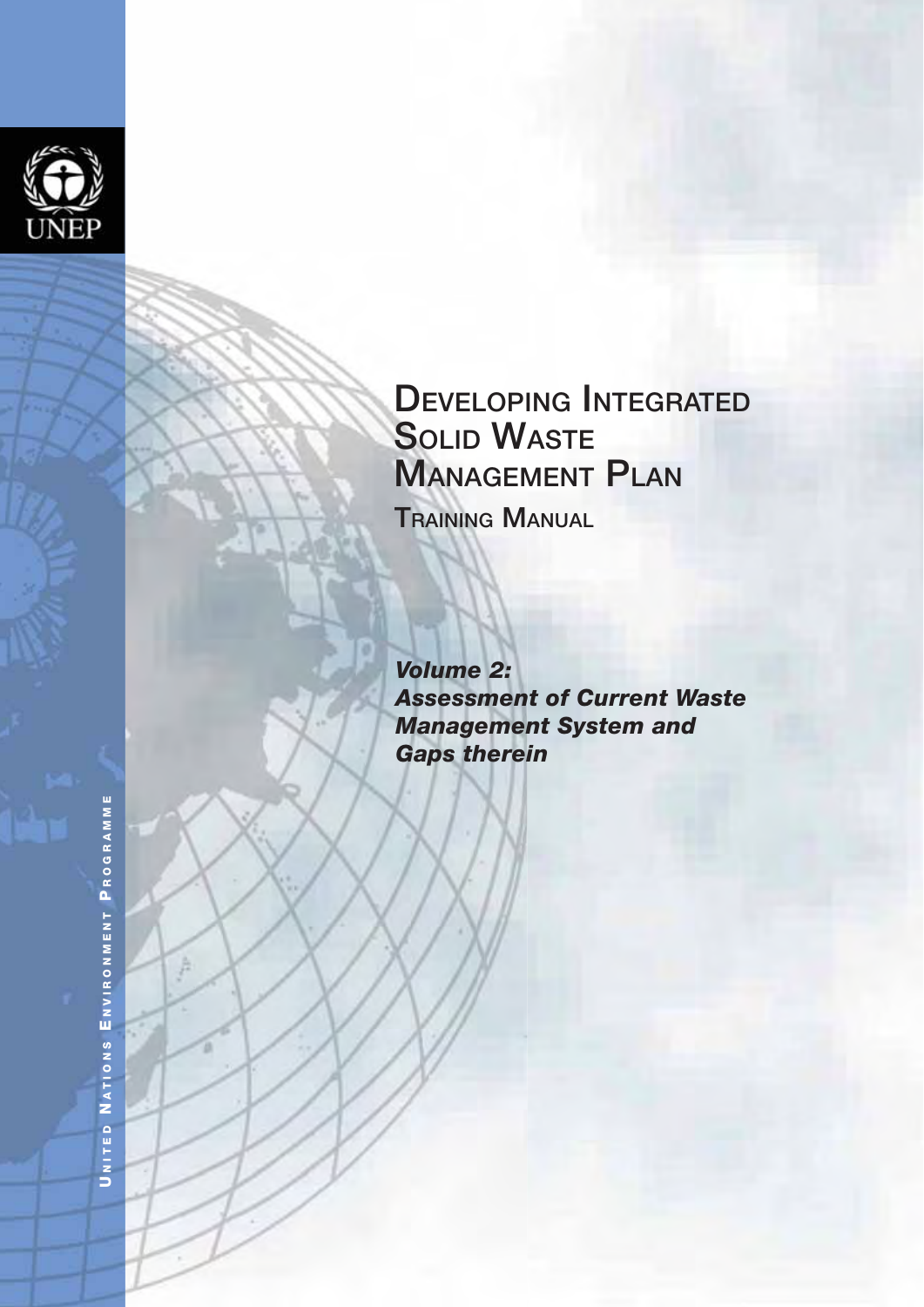#### *Copyright © United Nations Environment Programme, 2009*

This publication may be reproduced in whole or in part and in any form for educational or non-profit purposes without special permission from the copyright holder, provided acknowledgement of the source is made. UNEP would appreciate receiving a copy of any publication that uses this publication as a source.

No use of this publication may be made for resale or for any other commercial purpose whatsoever without prior permission in writing from the United Nations Environment Programme.

#### **Disclaimer**

The designations employed and the presentation of the material in this publication do not imply the expression of any opinion whatsoever on the part of the United Nations Environment Programme concerning the legal status of any country, territory, city or area or of its authorities, or concerning delimitation of its frontiers or boundaries. Moreover, the views expressed do not necessarily represent the decision or the stated policy of the United Nations Environment Programme, nor does citing of trade names or commercial processes constitute endorsement.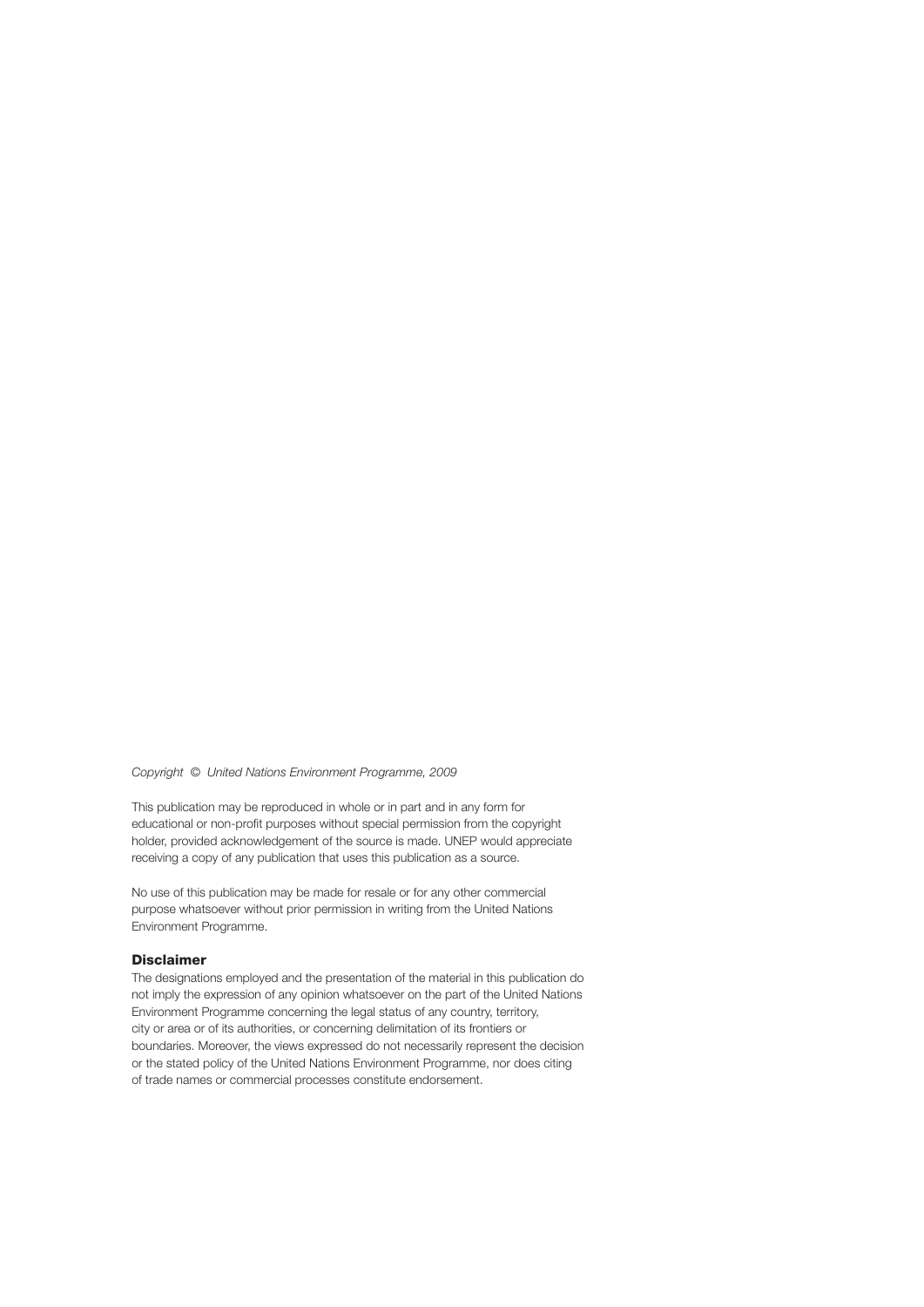# **Developing Integrated Solid Waste Management Plan Training Manual**

# **Volume 2**

# **Assessment of Current Waste Management System and Gaps therein**

Compiled by



United Nations Environmental Programme Division of Technology, Industry and Economics International Environmental Technology Centre Osaka/Shiga, Japan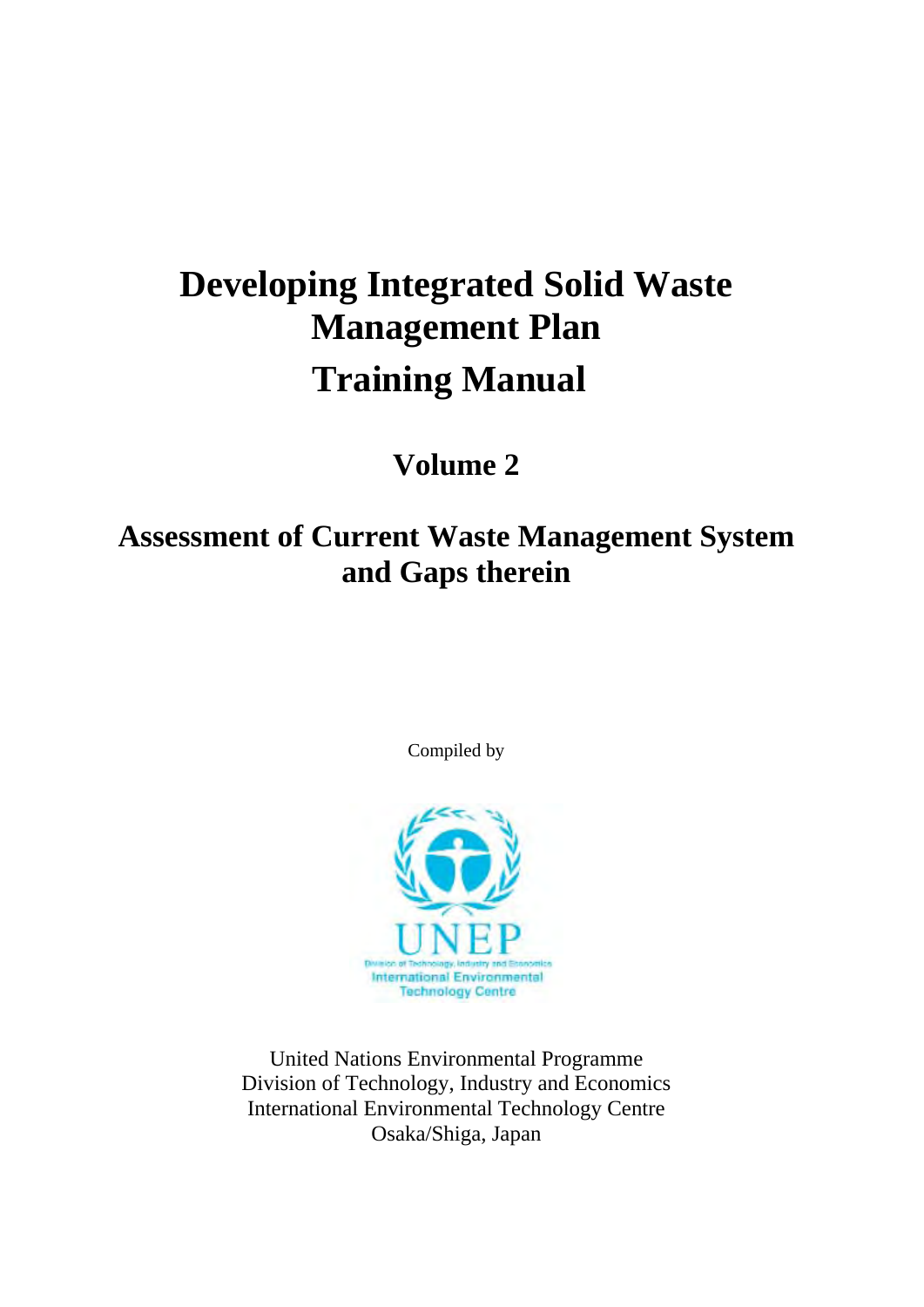# **Preface**

Rapid increase in volume and types of solid and hazardous waste as a result of continuous economic growth, urbanization and industrialization, is becoming a burgeoning problem for national and local governments to ensure effective and sustainable management of waste. It is estimated that in 2006 the total amount of *municipal solid waste* **(MSW)** generated globally reached 2.02 billion tones, representing a 7% annual increase since 2003 (Global Waste Management Market Report 2007). It is further estimated that between 2007 and 2011, global generation of municipal waste will rise by 37.3%, equivalent to roughly 8% increase per year. Based on incomplete reports from its participants, The Basel Convention estimated that about 318 and 338 million tons of *hazardous and other waste* were generated in 2000 and 2001 respectively. *Healthcare waste* is classified as a sub-category of hazardous wastes in many countries. As per WHO estimations, the total health-care waste per person per year in most lowincome countries, is anywhere from 0.5 kg to 3 kg. There is no estimate about *global industrial wastes generation*. The US EPA estimates that, American industrial facilities generate and dispose off approximately 7.6 billion tons of non-hazardous industrial solid waste each year. The EU estimated that its 25 member states produce 700 million tons of *agricultural waste* annually. **Waste Electrical and Electronic Equipment (WEEE) or** *E-waste* is also one of the fastest growing waste streams and it equals to 1% of total solid waste on an average in developing countries. It is expected to grow to 2% by 2010.

Although considerable efforts are being made by many Governments and other entities in tackling waste-related problems, there are still major gaps to be filled in this area. The World Bank estimates that in developing countries, it is common for municipalities to spend 20-50 percent of their available budget on solid waste management (open dumping with open burning is the norm), even though 30-60 percent of all the urban solid wastes remain uncollected and less than 50 percent of the population is served. . In low-income countries, collection alone drains up 80-90 percent of municipal solid waste management budget. In mid-income countries, collection costs 50-80 percent of total budget. In high-income countries, collection only accounts for less than 10 percent of the budget, which allows large funds to be allocated to waste treatment facilities. Upfront community participation in these advanced countries reduces the collection cost and facilitates waste recycling and recovery.

Hence, developing countries face uphill challenges to properly manage their waste with most efforts being made to reduce the final volumes and to generate sufficient funds for waste management. If most of the waste could be diverted for material and resource recovery, then a substantial reduction in final volumes of waste could be achieved and the recovered material and resources could be utilized to generate revenue to fund waste management. This forms the premise for **Integrated Solid Waste Management (ISWM) system based on 3R (reduce, reuse and recycle) principle.** ISWM system has been pilot tested in a few locations (Wuxi, PR China; Pune, India; Maseru, Lesotho) and has been well received by local authorities. It has been shown that with appropriate segregation and recycling system significant quantity of waste can be diverted from landfills and converted into resource.

**Developing and implementing ISWM requires comprehensive data on present and anticipated waste situations, supportive policy frameworks, knowledge and capacity to develop plans/systems, proper use of environmentally sound technologies, and appropriate financial instruments to support its implementation.**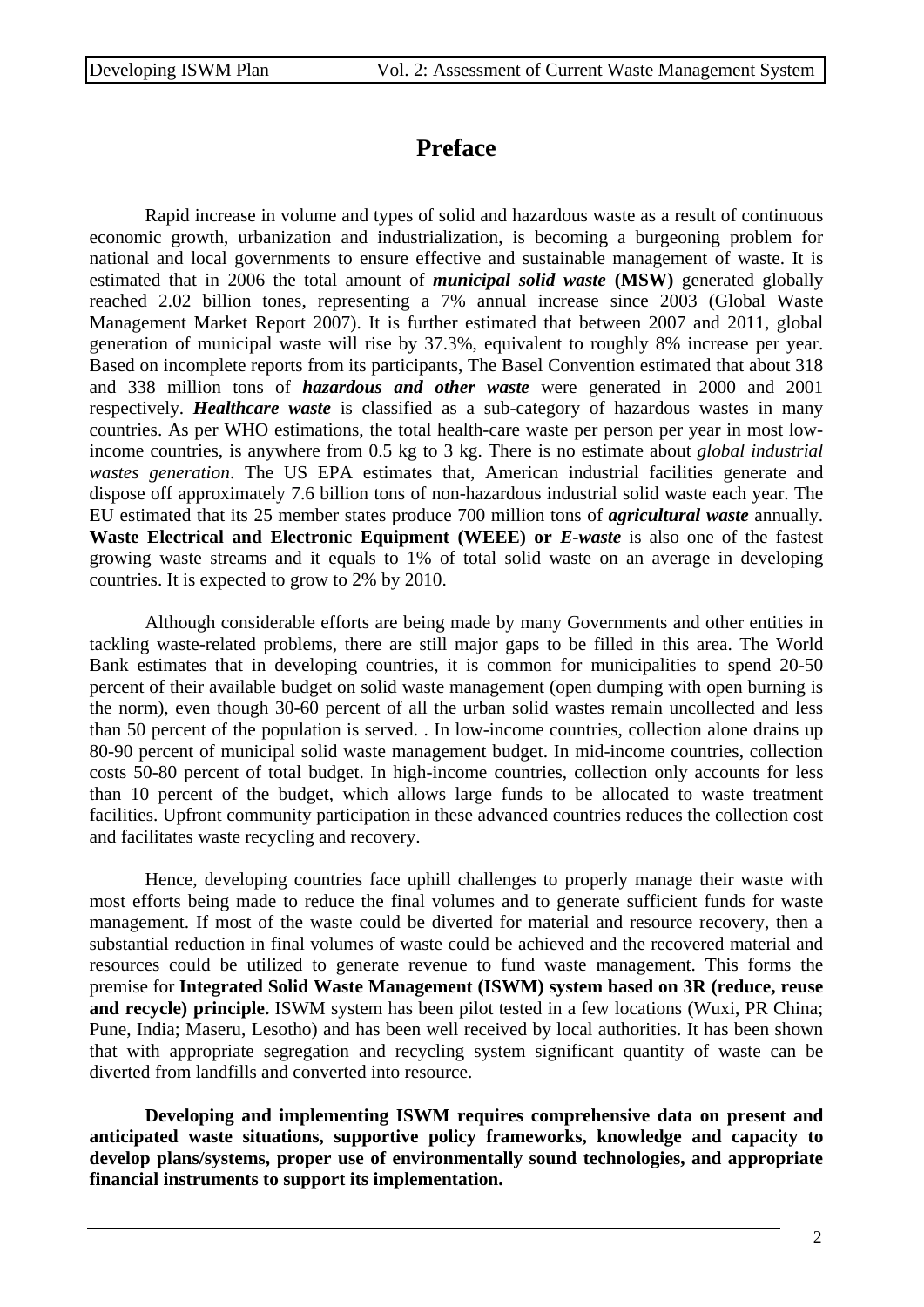Many national governments, therefore, have approached UNEP, [as reflected in the decision taken by the UNEP Governing Council/Global Ministerial Environment Forum during its  $25<sup>th</sup>$  Session in February 2009 (UNEP/GC.25/CW/L.3)] to get further support for their national and local efforts in implementation of the Integrated Solid Waste Management (ISWM) programme.

In response to this decision and in line with the Bali Strategic Plan for Capacity Building and Technology Transfer, UNEP has developed a programme on integrated solid waste management. This programme includes support for capacity building and technology transfer for ISWM through a number of actions:

- 1. Guidelines to develop ISWM System: The four sets of guidelines on ISWM covering waste characterization and quantification, assessment of current waste management system, target setting and identification of stakeholders' issues of concern for ISWM, and how to develop ISWM Plan.
- 2. Pilot projects on ISWM and emerging waste streams including E-waste, waste agricultural biomass, waste plastics and so on
- 3. Regional and sub-regional training for policy makers and experts on ISWM and emerging waste streams
- 4. Interactive advisory support on ISWM and emerging waste streams

This document is the *second* of the four sets of the guidelines on ISWM. It focuses on collection and analysis of information to generate baseline on current waste management system with identification of gaps therein. This second step is important to develop ISWM Plan to avoid re-inventing the wheel and to prioritize the actions.

This document can also be of interest to other interested parties/organisations that aim at supporting decision-makers. They may be:

- consultants working on urban services, recycling, or waste management;
- representatives or staff of other local stakeholders including community groups, NGOs, and the private sector;
- entrepreneurs wishing to expand or strengthen their solid waste portfolios;
- academicians and scholars in urban environmental management;
- the press, especially when seeking background materials;
- donors interested in supporting future waste management activities;
- local experts interested in using or replicating the results;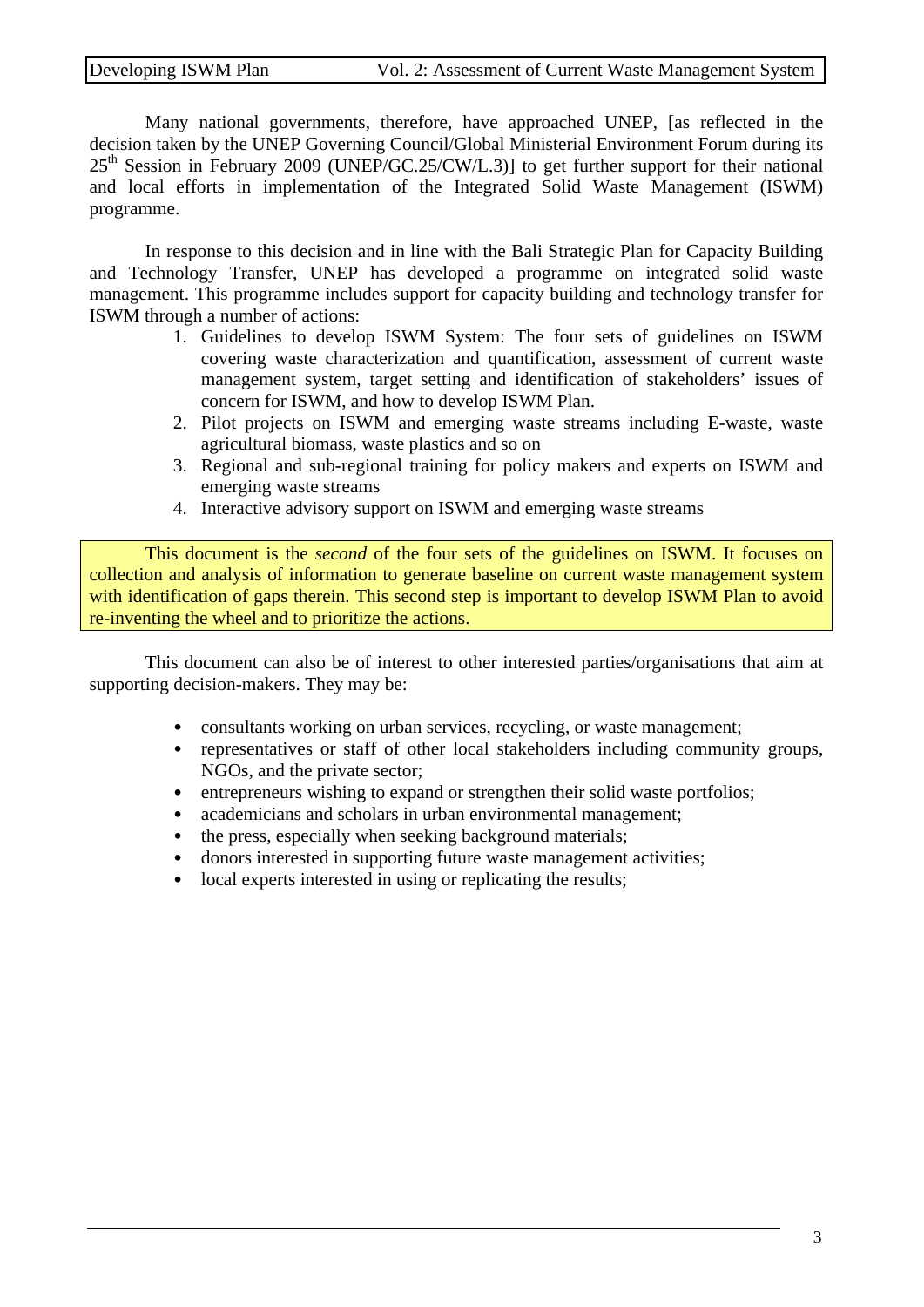# **Table of Contents**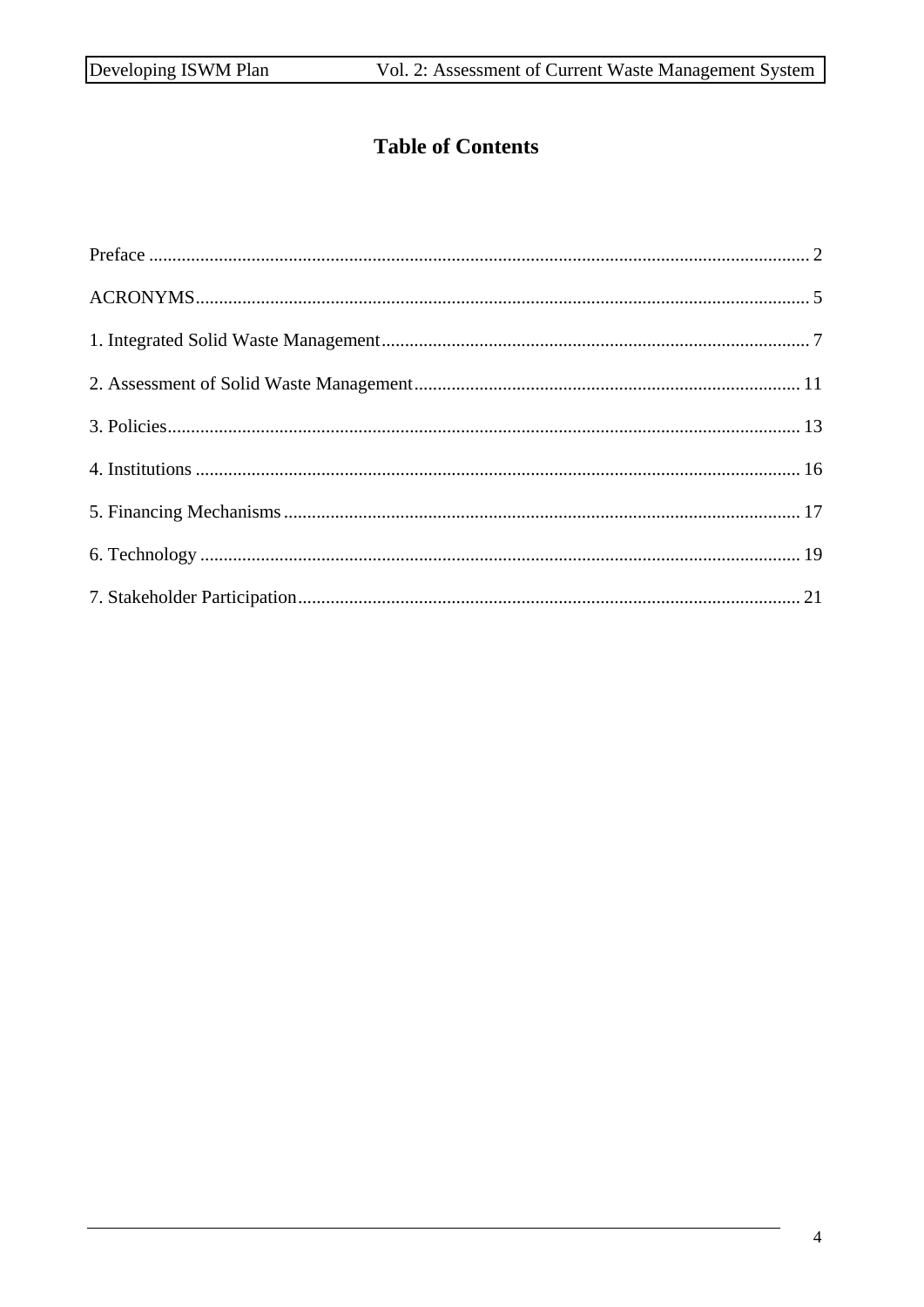## *ACRONYMS*

| <b>AHP</b>              | <b>Analytical Hierarchy Process</b>                     |  |  |
|-------------------------|---------------------------------------------------------|--|--|
| <b>ASL</b>              | <b>Automated Side Loaders</b>                           |  |  |
| <b>APC</b>              | <b>Air Pollution Control</b>                            |  |  |
| <b>BEI CHP &amp; RS</b> | The bei cellulose hydrolysis process and reactor system |  |  |
| <b>BMT</b>              | <b>Biological and Mechanical Treatment</b>              |  |  |
| <b>BMW</b>              | <b>Bio-Medical Waste</b>                                |  |  |
| <b>BOT</b>              | Build-operate-transfer                                  |  |  |
| C&D                     | <b>Construction and Demolition</b>                      |  |  |
| <b>CDM</b>              | <b>Clean Development Mechanism</b>                      |  |  |
| <b>CD-ROM</b>           | <b>Compact Disc Read-Only Memory</b>                    |  |  |
| <b>CIWMB</b>            | California Integrated Waste Management Board            |  |  |
| CL                      | Confidence Level                                        |  |  |
| CO <sub>2</sub>         | <b>Carbon Dioxide</b>                                   |  |  |
| <b>CRT</b>              | Cathode Ray Tube                                        |  |  |
| <b>CRV</b>              | California Redemption Value                             |  |  |
| <b>CV</b>               | Calorific Value                                         |  |  |
| <b>DEPA</b>             | Danish Environmental Projection Agency                  |  |  |
| <b>DKK</b>              | Danish Krone                                            |  |  |
| <b>DPSIR</b>            | Driving force - Pressure - State - Impact - Response    |  |  |
| <b>DTIE</b>             | Division of Technology, Industry and Economics          |  |  |
| <b>EIA</b>              | <b>Environmental Impact Assessment</b>                  |  |  |
| <b>EMC</b>              | <b>Environmental Management Centre</b>                  |  |  |
| EnRA                    | <b>Environmental Risk Assessment</b>                    |  |  |
| <b>EPA</b>              | United States Environmental Protection Agency           |  |  |
| <b>EPR</b>              | <b>Extended Producer Responsibility</b>                 |  |  |
| <b>ESTs</b>             | <b>Environmentally Sound Technologies</b>               |  |  |
| E-Waste                 | <b>Electronic Waste</b>                                 |  |  |
| <b>EWC</b>              | European Waste Catalogue                                |  |  |
| <b>FOB</b>              | Free on Board                                           |  |  |
| <b>GDP</b>              | <b>Gross Domestic Product</b>                           |  |  |
| <b>GHG</b>              | Greenhouse Gas                                          |  |  |
| <b>GIS</b>              | Geographic Information System                           |  |  |
| <b>GPS</b>              | <b>Global Positioning System</b>                        |  |  |
| <b>HCl</b>              | Hydrogen Chloride                                       |  |  |
| <b>HDPE</b>             | <b>High Density Polyethylene</b>                        |  |  |
| <b>HW</b>               | Hazardous Waste                                         |  |  |
| <b>IETC</b>             | <b>International Environmental Technology Centre</b>    |  |  |
| <b>ISWM</b>             | <b>Integrated Solid Waste Management</b>                |  |  |
| <b>ISWMP</b>            | <b>Integrated Solid Waste Management Plan</b>           |  |  |
| IT                      | <b>Information Technology</b>                           |  |  |
| <b>IWPM</b>             | <b>Integrated Waste Management Plan</b>                 |  |  |
| <b>KPIs</b>             | <b>Key Performance Indicators</b>                       |  |  |
| <b>LPB</b>              | Liquid Paper Board                                      |  |  |
| <b>LR</b>               | <b>Landfill Rate</b>                                    |  |  |
| <b>LWAC</b>             | Landfill Waste Acceptance Criteria                      |  |  |
| <b>MB</b>               | Megabytes                                               |  |  |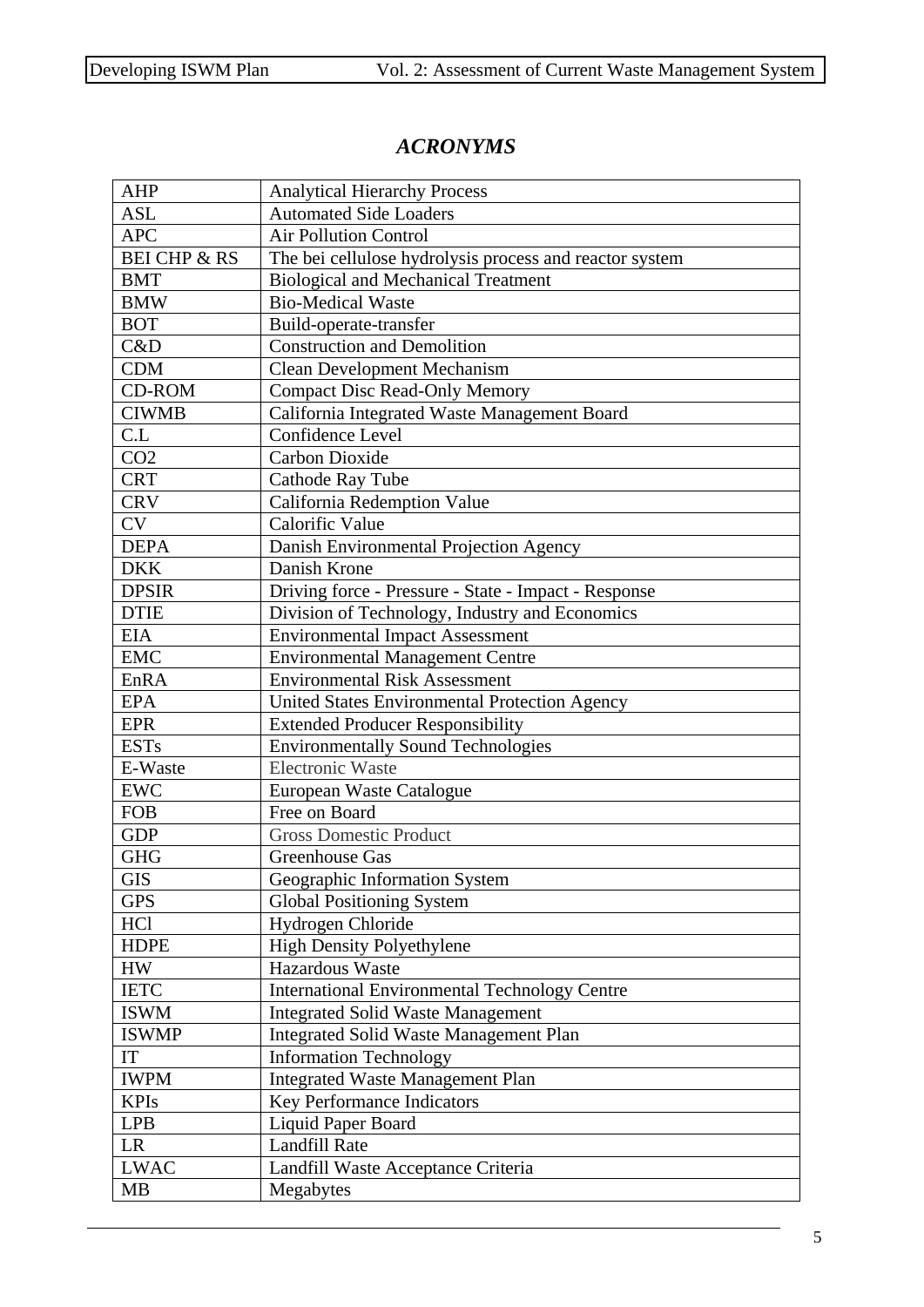| <b>MBT</b>   | Mechanical and Biological Treatment                    |  |  |  |
|--------------|--------------------------------------------------------|--|--|--|
| <b>MC</b>    | <b>Moisture Content</b>                                |  |  |  |
| <b>MCDM</b>  | Multi Criteria Decision Making                         |  |  |  |
| <b>MEAs</b>  | Multilateral Environmental Agreements                  |  |  |  |
| <b>MF</b>    | Multi Family residence                                 |  |  |  |
| <b>MRF</b>   | <b>Materials Recovery Facility</b>                     |  |  |  |
| <b>MSW</b>   | <b>Municipal Solid Waste</b>                           |  |  |  |
| <b>MSWM</b>  | Municipal Solid Waste Management                       |  |  |  |
| <b>NGOs</b>  | Non-governmental Organizations                         |  |  |  |
| <b>NIMBY</b> | Not-in-my-backyard                                     |  |  |  |
| O&M          | <b>Operations and Maintenance</b>                      |  |  |  |
| <b>ODS</b>   | <b>Ozone Depleting Substances</b>                      |  |  |  |
| <b>OECD</b>  | Organisation for Economic Co-operation and Development |  |  |  |
| <b>PAYT</b>  | Pay as You Throw                                       |  |  |  |
| PE           | Polyethylene                                           |  |  |  |
| <b>PET</b>   | Polyethylene Terephthalate                             |  |  |  |
| PIC          | <b>Project Implementation Committee</b>                |  |  |  |
| <b>PMC</b>   | <b>Pune Municipal Corporation</b>                      |  |  |  |
| PP           | Polypropylene                                          |  |  |  |
| PPE          | Personal Protective Equipment                          |  |  |  |
| <b>PRC</b>   | People's Republic of China                             |  |  |  |
| <b>PS</b>    | Polystyrene                                            |  |  |  |
| <b>PS</b>    | <b>Private Sector</b>                                  |  |  |  |
| <b>PSP</b>   | Private Sector Participation                           |  |  |  |
| <b>PVC</b>   | Polyvinyl Chloride                                     |  |  |  |
| <b>RAM</b>   | <b>Random Access Memory</b>                            |  |  |  |
| <b>RDF</b>   | <b>Refuse Derived Fuel</b>                             |  |  |  |
| <b>RPPC</b>  | <b>Rigid Plastic Packaging Containers</b>              |  |  |  |
| <b>SAT</b>   | <b>Sustainability Assessment of Technologies</b>       |  |  |  |
| <b>SF</b>    | Single Family residence                                |  |  |  |
| <b>SP</b>    | <b>Strategic Planning</b>                              |  |  |  |
| <b>SWAP</b>  | Solid Waste Analysis Protocol                          |  |  |  |
| <b>SWM</b>   | Solid Waste Management                                 |  |  |  |
| <b>SWOT</b>  | Strengths, Weaknesses, Opportunities and Threats       |  |  |  |
| 3R           | Reduce, Reuse and Recycle                              |  |  |  |
| <b>UNEP</b>  | <b>United Nations Environment Programme</b>            |  |  |  |
| <b>USD</b>   | The United States Dollar                               |  |  |  |
| <b>WCV</b>   | <b>Waste Collection Vehicle</b>                        |  |  |  |
| <b>WGF</b>   | <b>Waste Generation Factors</b>                        |  |  |  |
| <b>WND</b>   | Wuxi New District, People's Republic of China          |  |  |  |
| <b>WTE</b>   | Waste-to-Energy                                        |  |  |  |
| <b>WWTP</b>  | <b>Wastewater Treatment Plant</b>                      |  |  |  |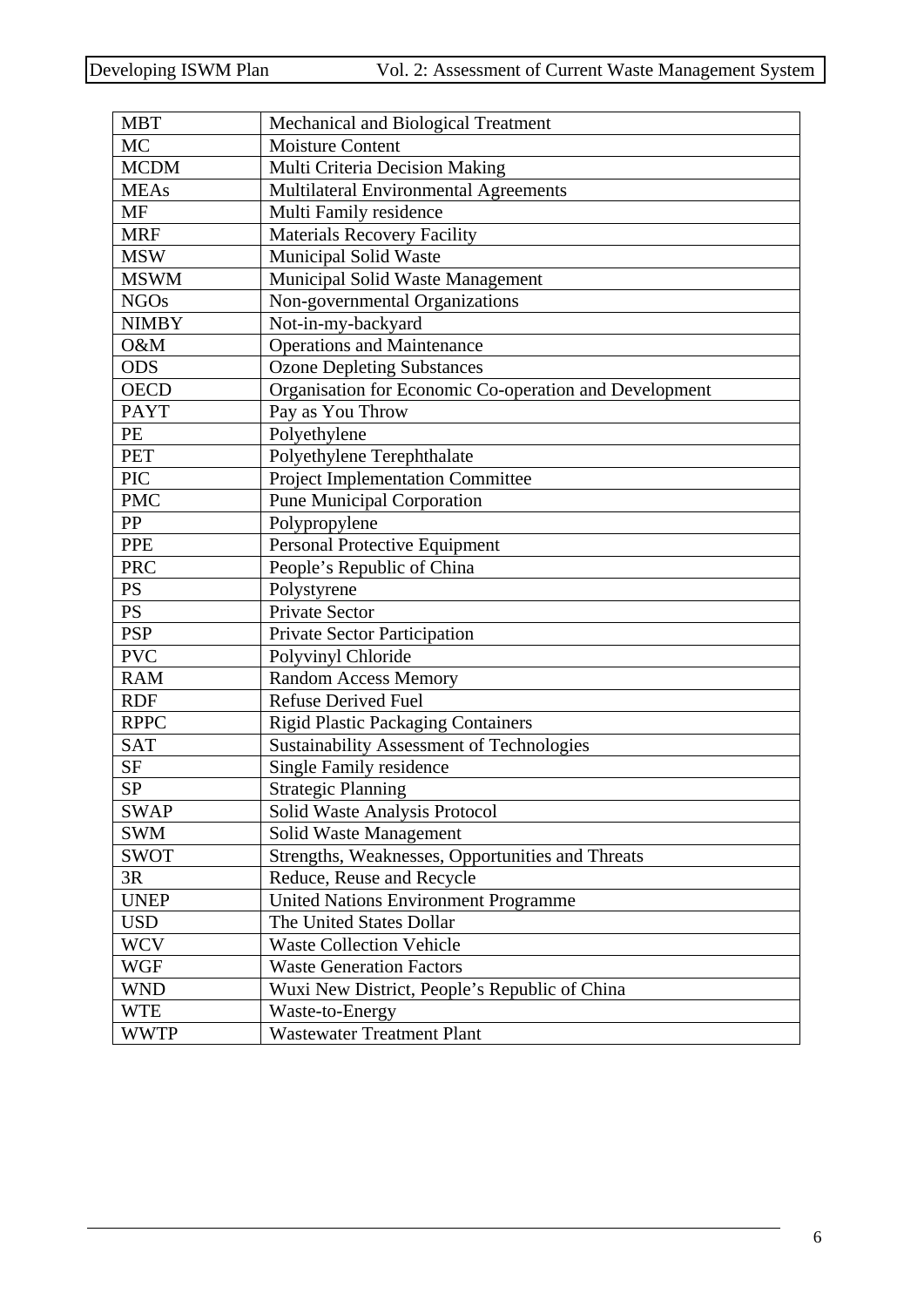# **1. Integrated Solid Waste Management (ISWM)**

#### **1.1. Overview**

 *These guidelines are written to collect and assess the information on solid waste management (SWM) practices including regulations and economic tools, institutions and resources, coverage of the services and technology, and role of various stakeholders.* 

The goal of data collection on solid waste (quantification and characterization of various waste streams) and existing management systems (collection, transportation, treatment, disposal, recycling and recovery) is to develop an integrated solid waste management plan.

This chapter discusses the concept of ISWM with respect to three perspectives, viz.: *lifecycle, waste generation* and *waste management.* 

#### **1.1.1 Lifecycle-based Integrated Solid Waste Management**

 The first concept of ISWM is based on lifecycle assessment of a product from its production and consumption point of view (*Figure 1.1*). The reduction in consumption, and utilization of discarded products within the production system as a substitute for new resources, can lead to reduced end-of-cycle waste generation; thus, less efforts and resources would be required for the final disposal of the waste.



*Figure 1.1: Lifecycle-based ISWM*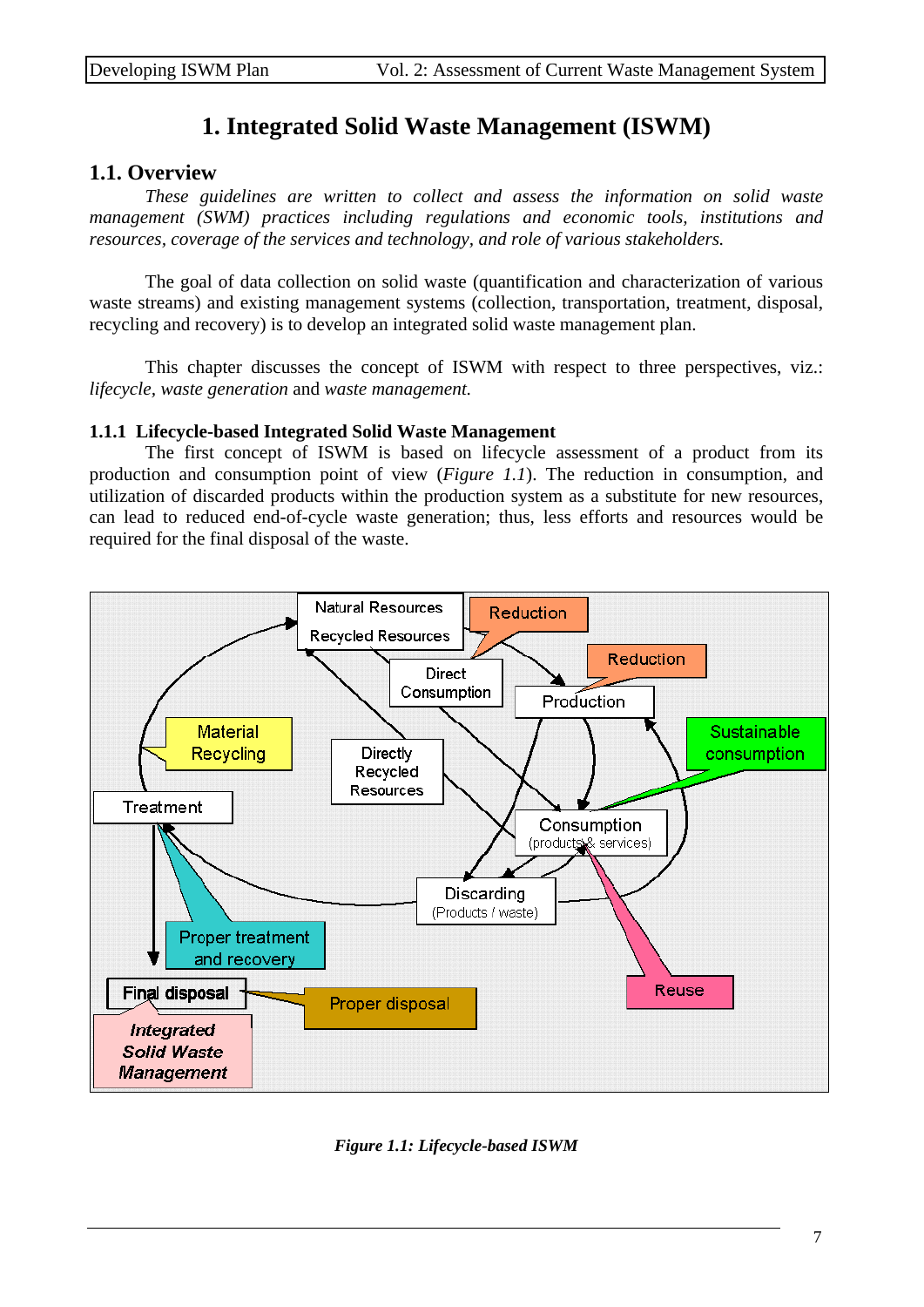#### **1.1.2 Generation-based Integrated Solid Waste Management**

 The second concept of ISWM is based on its generation from different sources including domestic, commercial, industrial and agriculture. This waste could be further classified as hazardous and non-hazardous waste (*Figure 1.2*). The former has to be segregated at source and treated for disposal in accordance with the strict regulations. 3R approach (reduce, reuse and recycle) is applicable both at source as well as at the different levels of solid waste management chain including collection, transportation, treatment and disposal.



*Figure 1.2: Generation-based ISWM*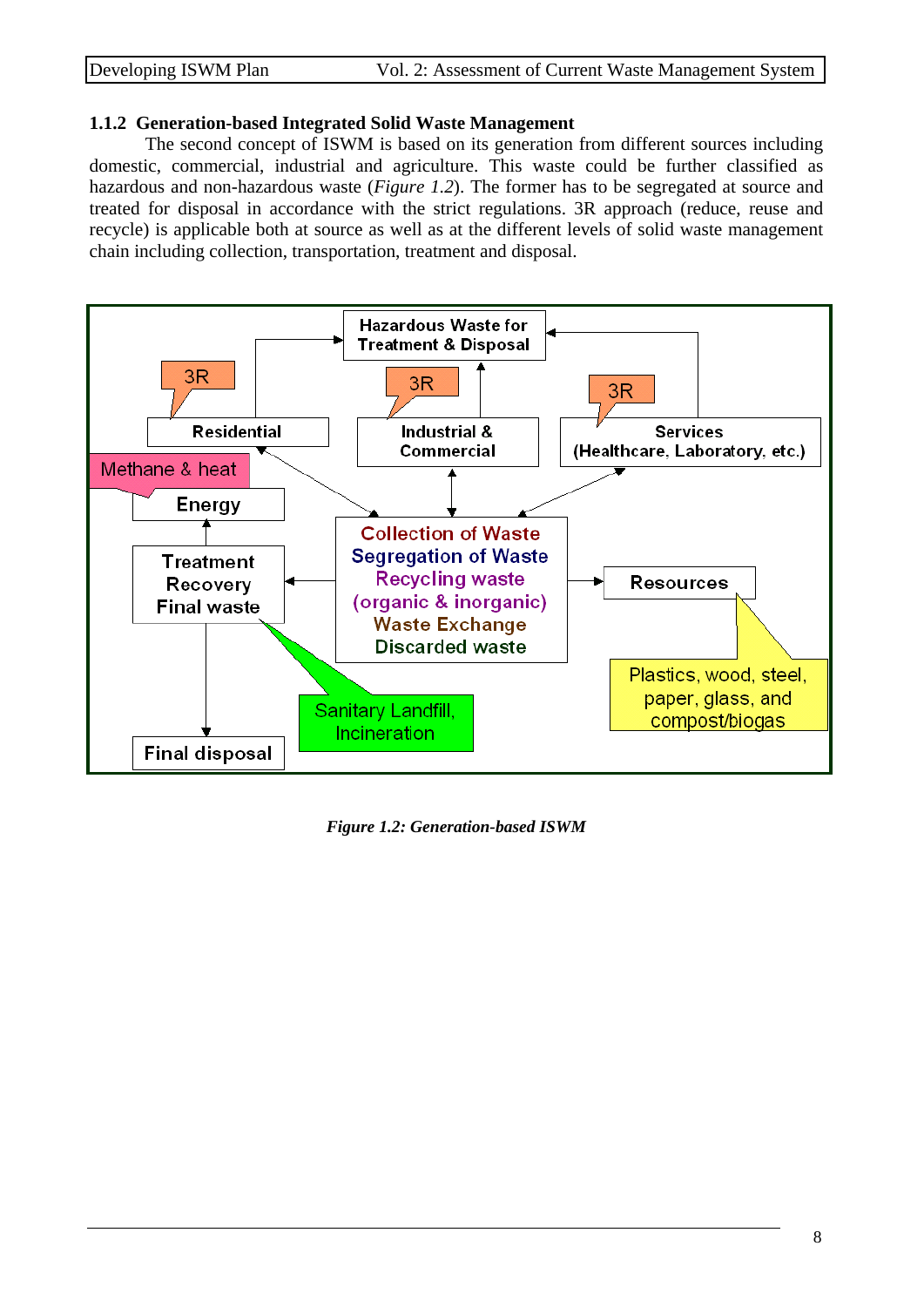#### **1.1.3 Management-based Integrated Solid Waste Management**

 The third concept of ISWM is based on its management (*Figure 1.3*) which includes regulations and laws, institutions, financial mechanisms, technology and infrastructure, and role of various stakeholders in the solid waste management chain.



*Figure 1.3: Management-based ISWM*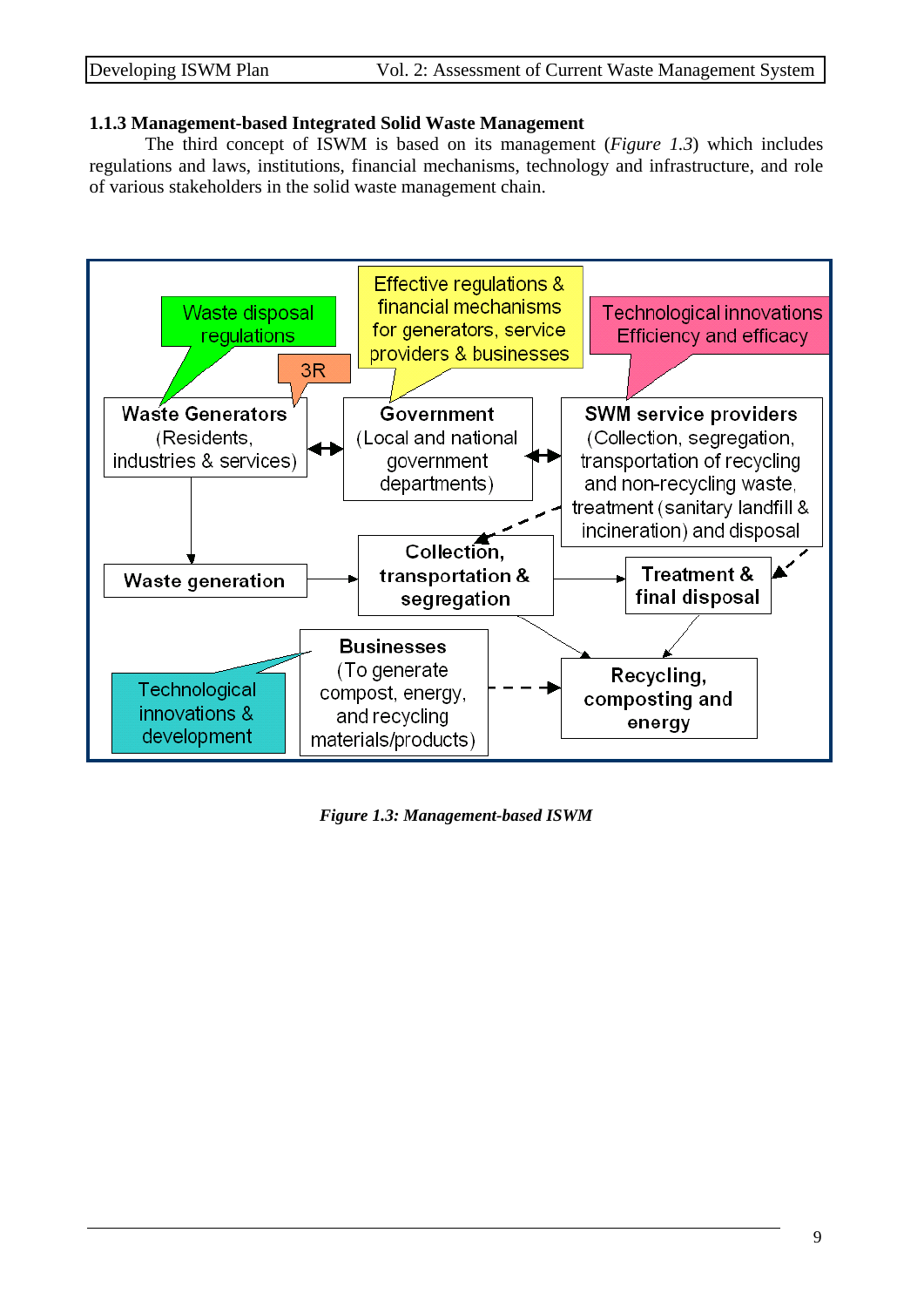#### **1.2. Organization of Guidelines**

 This is the second set of guidelines that focuses on the assessment of solid waste management systems. The first set, which is available separately, focuses on the quantification and characterization of solid waste streams from different sources.

The assessment of the management systems may follow the following roadmap:

- **Coverage:** In case of SWM, before starting to assess the management systems, it is important to define them. There may be more than one management systems to address solid waste from different sources and/or different types of solid wastes. SWM systems include regulations and laws, institutions, financial mechanisms, technology and infrastructure and stakeholder participation in solid waste management chain (*Chapter 2*)
- **Assessment of individual management systems:** If there is more than one management system to handle solid waste, either from different generators or different types of solid waste (hazardous and non-hazardous), then the individual systems should be analyzed separately and the data so obtained could be compared to see their similarities and differences. For general purpose, the guidelines classify solid waste management in three systems, viz.: municipal solid waste, industrial solid waste, and hazardous solid waste. However, there might be fewer or more systems available in a particular city or country. To analyze solid waste management systems, the data and information is required to be collected on the following aspects:
	- o **Policies** (*Chapter 3*)
	- o **Institutions** (*Chapter 4*)
	- o **Financing mechanisms** (*Chapter 5*)
	- o **Technology** (*Chapter 6*)
	- o **Stakeholder participation** (*Chapter 7*)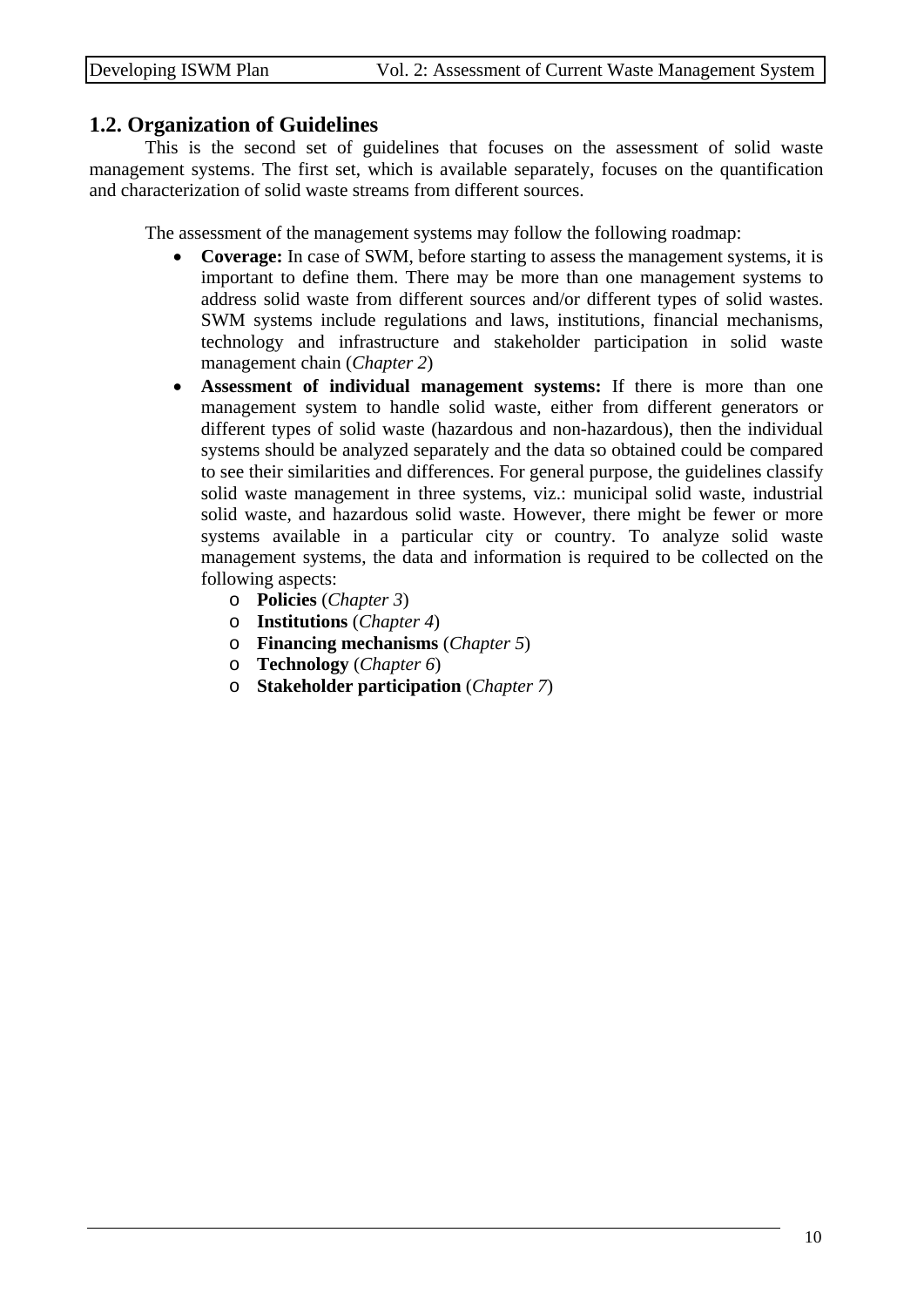## **2. Assessment of Solid Waste Management (SWM)**

 Solid waste management may vary from country to country and city to city. In most countries, the local governments are responsible for municipal solid waste management; however the other two viz.: industrial and hazardous solid waste is the responsibility of the national government. In some places, the local governments with different departments, manages all the three kinds of wastes individually. If there is only one institution or department, responsible for all types of SWM, then it may be considered as a *single management system*. However, if there is more than one institution responsible for different types of solid waste or waste generated by different sources, then it is considered as *separate management systems*. Therefore, *it is recommended to collect the data and information separately, for different types of systems even if there is some overlapping in terms of regulations and laws, financial mechanisms, technology and infrastructure and stakeholder participation (Figure 2.1)*.

 It may also be noted that management systems may be evolved over a period of time depending on the variations in solid waste, political and administrative systems, socioeconomic situation, and geo-climatic conditions. *Hence, it is useful to capture the evolving process with respect to laws, institutions, financial mechanisms, technology and infrastructure and stakeholder participation.* 



Variations in solid waste quantity and compositing over time

*Figure 2.1: Solid Waste Management System*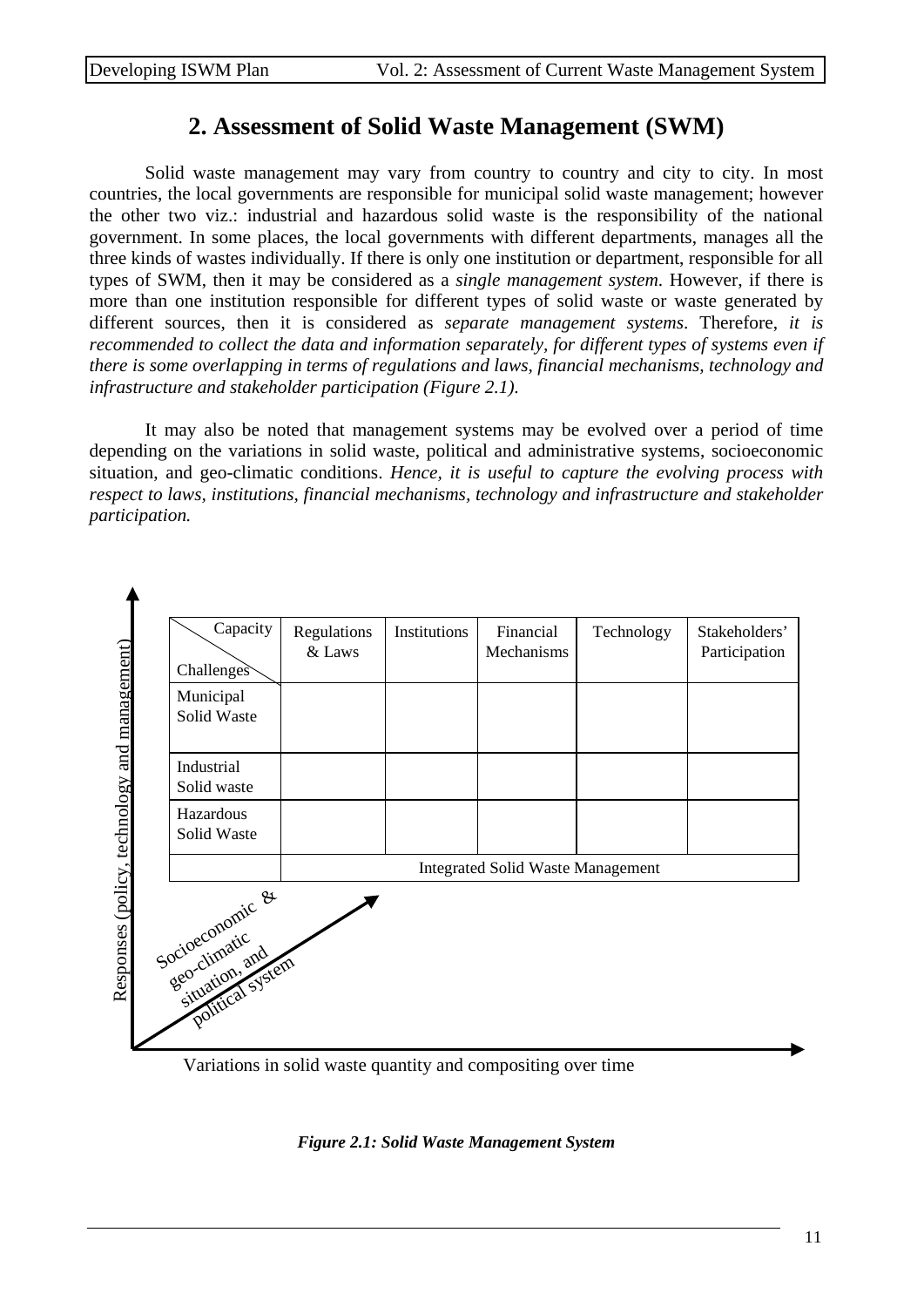#### **2.1. Importance of Data Collection and Analysis**

 Development of Integrated Solid Waste Management (ISWM) Plan demands the assessment of current solid waste management systems apart from their quantification and characterization which would further be useful for:

- Analyzing the availability, enforcement and impact of regulations and economic tools;
- Assessing the institutional framework, resources and jurisdictions for current institutions;
- Analyzing the efficiency and effectiveness of collection, treatment and disposal system including technologies;
- Understanding the role of different stakeholders at different levels of solid waste management chain; and
- Identifying the challenges and opportunities to improve SWM

#### **2.2. Flowchart for Data Collection and Analysis**

 It may be helpful to create a flowchart for data collection and analysis for all the stages of SWM *(Figure 2.2)* to avoid duplication of efforts and to assign a clear role to the team members who are responsible for the same.

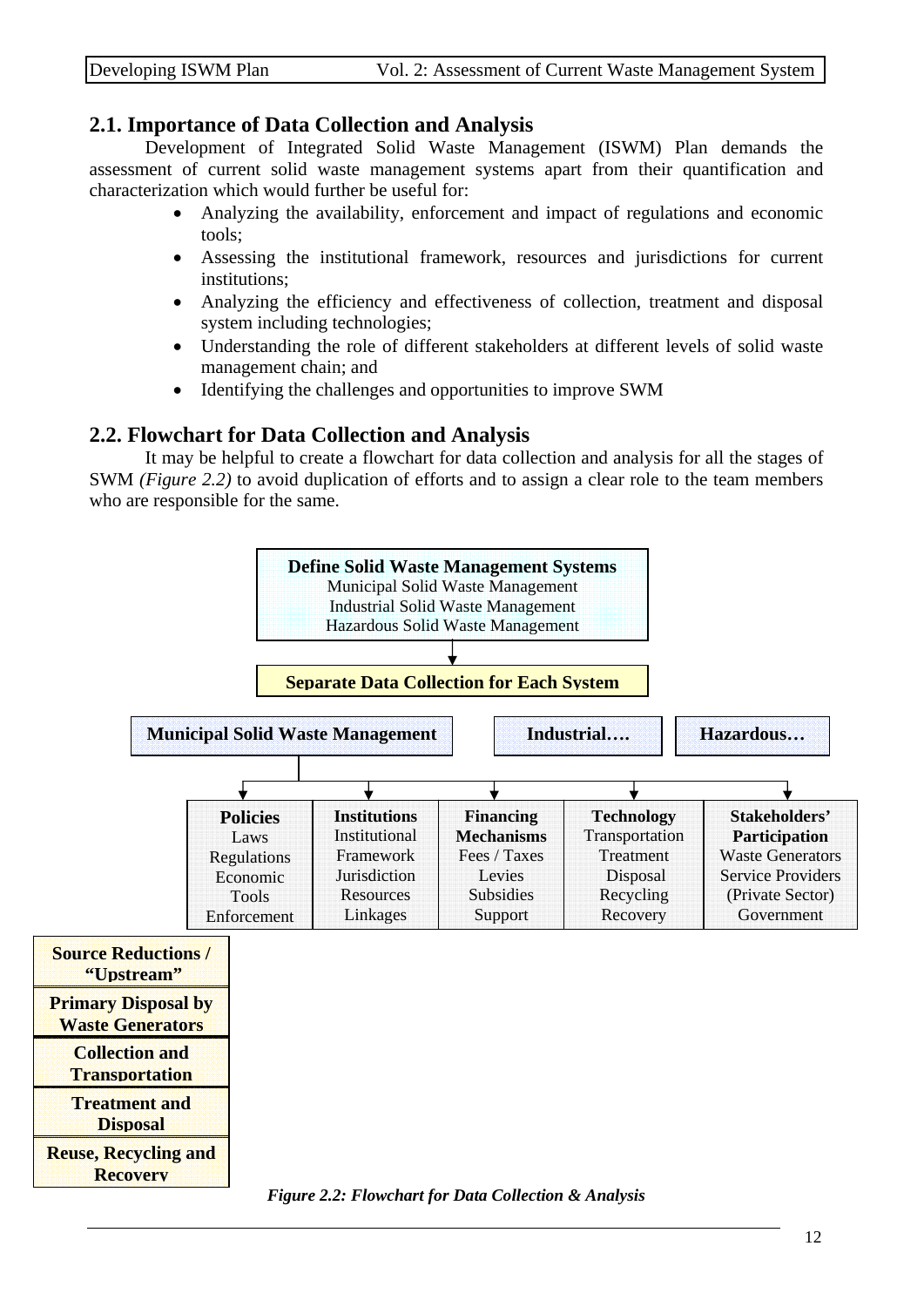# **3. Policies**

 A wide range of policies could be available at international, national, and local level. At international level, various multilateral and bilateral treaties and agreements, including Basel Convention, are available. National policies may have more than one perspective: they may help to improve SWM with respect to local conditions and/or they may assist to comply with international treaties and agreements. Furthermore, local policies could have an importance as in many countries, SWM is a local issue dealt by local governments. *The aim of these guidelines is to collect existing national and local policies.* 

 Policies are translated into regulatory and economic instruments for their implementation. The former, also known as command and control, specify the standards or limits to be followed and the latter, also known as market-based instruments, provide incentives and disincentives. There may also be some voluntary instruments agreed by the stakeholders. *Regulatory, economic*  and voluntary instruments may be available either in general or for every stage of solid waste management chain<sup>1</sup>.

## **3.1. Data Collection**

#### **3.1.1 Laws and Acts**

 Firstly, the laws and acts pertaining to SWM should be collected. There could be direct laws or acts addressing either overall SWM or a particular aspect of its chain, say, recycling and recovery. Environmental protection laws and acts usually cover SWM at national and local level along with a possibility of other laws, such as provision of public services, covering all or some aspects of it. The policies addressing various economic sectors, such as industries and agriculture, and also the specific laws for healthcare facilities, construction and demolition activities may, directly or indirectly, contain specific clauses on SWM. Laws or acts on SWM may or may not cover hazardous waste management. In that case, some of the separate laws and acts addressing hazardous waste management could be:

- I. Environmental Protection Law/Act
- II. Hazardous Waste Management Law/Act
- III. Recycling or Resource Recovery Law/Act
- IV. Clean Air Act Incineration, Landfill gases
- V. Public Services Act Solid Waste Management

#### **3.1.2 Regulations**

 Secondly, information on all the relevant regulations should be collected which may include various standards covering every stage of existing solid waste management chain. The standards may also be available for technology and infrastructure, for example construction and operation of landfills and incinerators. Some examples of regulations or standards could be:

- I. Regulations on production and consumption upstream measures
- II. Regulations on segregation of recyclable and non-recyclable waste
- III. Regulations on electronics waste

<sup>&</sup>lt;sup>1</sup> Including waste minimization (source reduction), segregation at source, storage and collection, transportation, treatment, disposal, and recycling and recovery.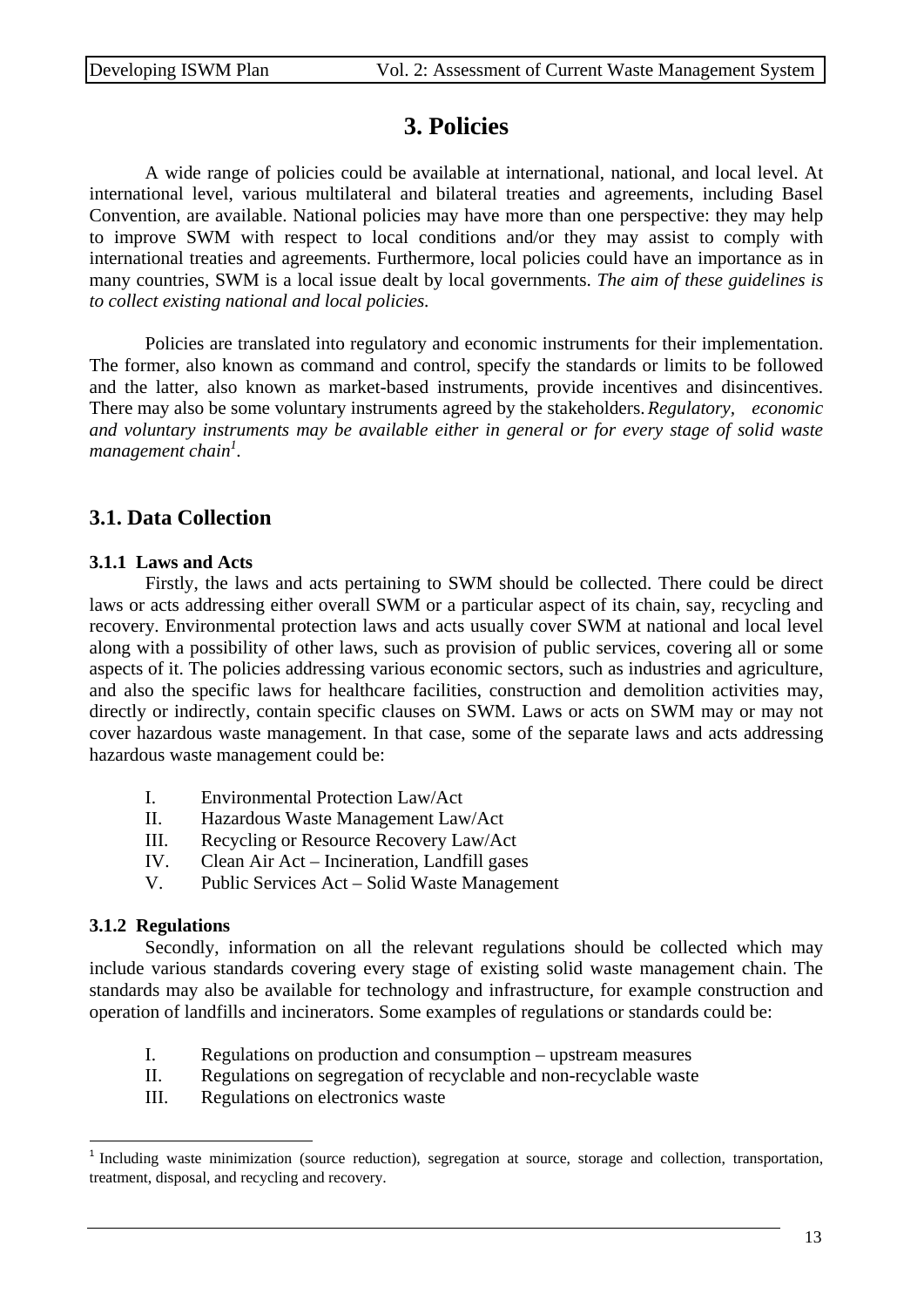- IV. Regulations pertaining to extended producer's responsibility
- V. Regulations on handling of hazardous waste
- VI. Regulations on collection and transportation of industrial waste
- VII. Regulations on construction and operation of landfills
- VIII. Regulations on construction and operation of incinerators
- IX. Regulations on construction and operation of composting plant

#### **3.1.3 Economic Instruments**

 Thirdly, the information should be collected on all the relevant economic instruments addressing one or more aspects of solid waste management chain. Financial disincentives (in the form of charges, levy, fine and penalty for waste generators) and Economic incentives (such as subsidies or payback for recycling) could be common economic instruments. Some examples could be:

- I. Levy on use of fresh resources in industrial production
- II. Subsidies for recycling in industrial production
- III. Volume-based solid waste fee on non-recyclable waste
- IV. Penalties on hazardous waste
- V. Subsidies for resource recovery, including power-generation at landfill

#### **3.1.4 Enforcement**

Enforcement becomes the most crucial aspect of policies for SWM as they could only make a difference if these are properly enforced at all levels. Therefore, an assessment of the level of enforcement is vital. But it can become a challenging task as the criteria or benchmarks to ascertain the level of enforcement may not be available and the opinion on the enforcement levels may differ within the different stakeholders<sup>2</sup>. Hence, the opinions from all the major stakeholders should be sought to get a comparatively appropriate assessment.

#### **3.2. Datasheet:**

 Based on the collected information on laws, regulations, economic instruments and enforcement, a data sheet should be prepared as shown in Table 3.1\* with the relevant documents annexed.

<sup>&</sup>lt;sup>2</sup> such as government, waste generators or handlers, regulators, service providers, community, etc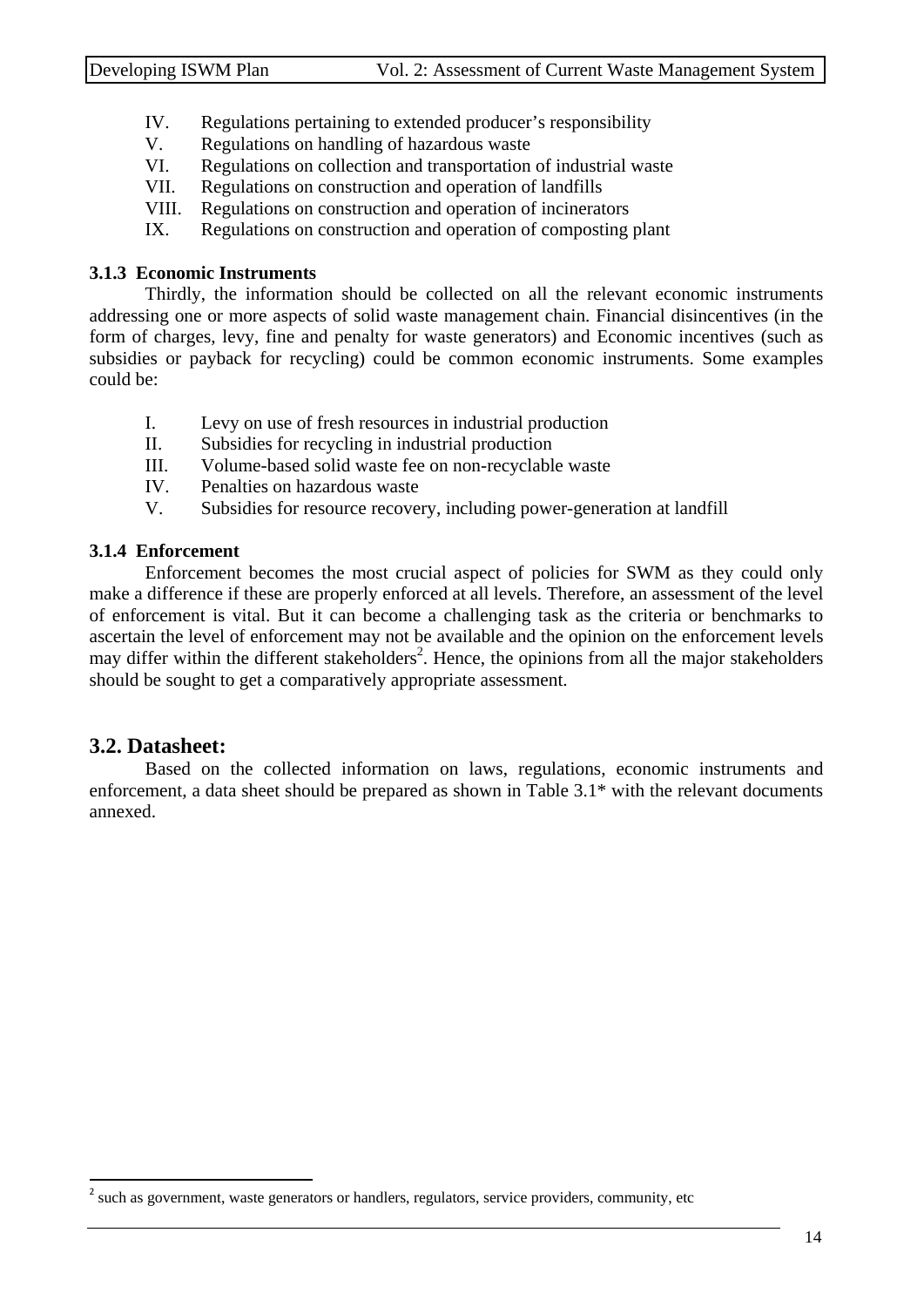|                                                                  | Laws / Acts | <b>Regulations /</b><br><b>Standards</b> | <b>Economic</b><br><b>Instruments</b> | <b>Enforcement</b> |
|------------------------------------------------------------------|-------------|------------------------------------------|---------------------------------------|--------------------|
| <b>Overall (General)</b>                                         |             |                                          |                                       |                    |
| <b>Source Reduction</b><br>(Production &<br><b>Consumption</b> ) |             |                                          |                                       |                    |
| <b>Segregation of Waste</b><br>(at source)                       |             |                                          |                                       |                    |
| <b>Primary Storage &amp;</b><br><b>Collection</b>                |             |                                          |                                       |                    |
| <b>Transportation &amp;</b><br><b>Transfer Stations</b>          |             |                                          |                                       |                    |
| <b>Treatment</b>                                                 |             |                                          |                                       |                    |
| <b>Landfills</b>                                                 |             |                                          |                                       |                    |
| <b>Incinerators</b>                                              |             |                                          |                                       |                    |
| <b>Recycling</b>                                                 |             |                                          |                                       |                    |
| <b>Resource Recovery</b>                                         |             |                                          |                                       |                    |
| <b>Hazardous Waste</b><br>(Industrial)                           |             |                                          |                                       |                    |
| <b>Hazardous Waste</b><br>(Healthcare facilities)                |             |                                          |                                       |                    |
| <b>Hazardous Waste</b><br>(Others)                               |             |                                          |                                       |                    |
| Construction $\overline{\mathbf{\&}}$<br><b>Demolition</b>       |             |                                          |                                       |                    |

#### **Table 3.1: Policies for Solid Waste Management**

 \* This table can be modified in accordance with the availability of data. If there is more information available, then new columns and rows can be added accordingly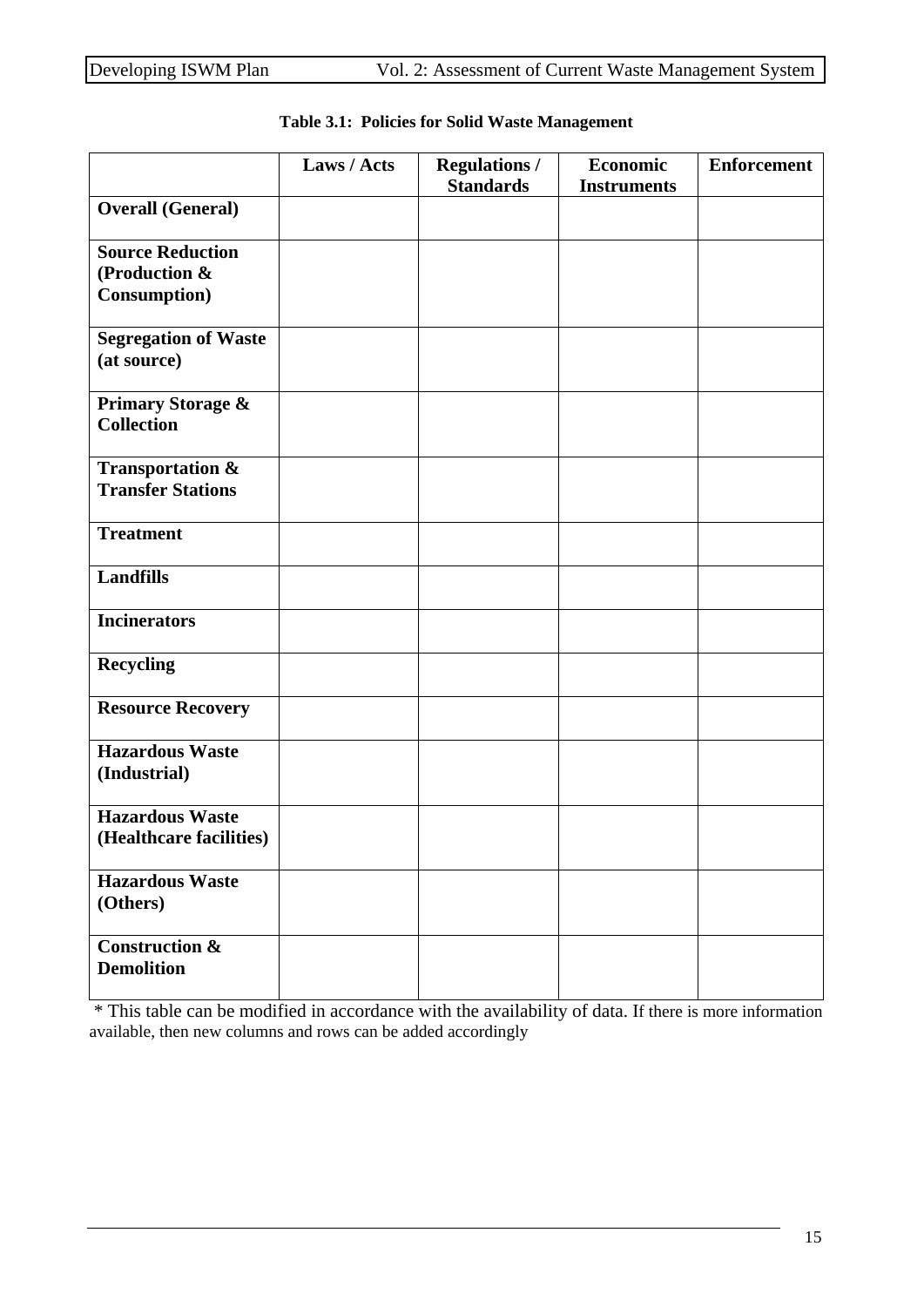### **4. Institutions**

 Traditionally solid waste management was the responsibility of local governments. However, with the increasing rate of solid waste from diversified, unconventional sources (like industries and laboratories respectively), and awareness and regulations (for recycling and recovery, hazardous waste management and source reduction by intervening at production and consumption level), various institutions got involved into one or more aspects of solid waste management chain. This transition from public to private institutions for undertaking various public utilities and services demanded governments to establish strong regulatory institutions to make sure that the service providers deliver effective and efficient services. There may be more than one institution involved at the same level or for the same type of activity, for example, informal and formal sector for recycling or public and private sector for collection and transportation of municipal waste.

 *We need to collect detailed information on all the institutions, currently responsible at any*  level of the solid waste management chain to identify their role or mandate, institutional *framework, human resources and sources for financing their activities*. The collected data may be tabulated in two levels. At first, the name of the institutions may be provided as per Table 4.1\* followed by a separate sheet, containing abovementioned information regarding each institution.

|                         |                  | <b>Service Provider</b>       |                     |                                 |
|-------------------------|------------------|-------------------------------|---------------------|---------------------------------|
| <b>Type of Service</b>  | <b>Regulator</b> | <b>National</b><br>Government | Local<br>Government | <b>Private</b><br><b>Sector</b> |
| <b>Municipal Solid</b>  |                  |                               |                     |                                 |
| <b>Waste Management</b> |                  |                               |                     |                                 |
| 1. Collection           |                  |                               |                     |                                 |
| 2. Transportation       |                  |                               |                     |                                 |
| 3. Treatment            |                  |                               |                     |                                 |
| 4. Disposal             |                  |                               |                     |                                 |
| 5. Recycling            |                  |                               |                     |                                 |
|                         |                  |                               |                     |                                 |
| <b>Industrial Solid</b> |                  |                               |                     |                                 |
| <b>Waste Management</b> |                  |                               |                     |                                 |

#### **Table 4.1: List of Institutions involved in Solid Waste Management Chain**

\*This table can be modified in accordance with the length and breath of the available information.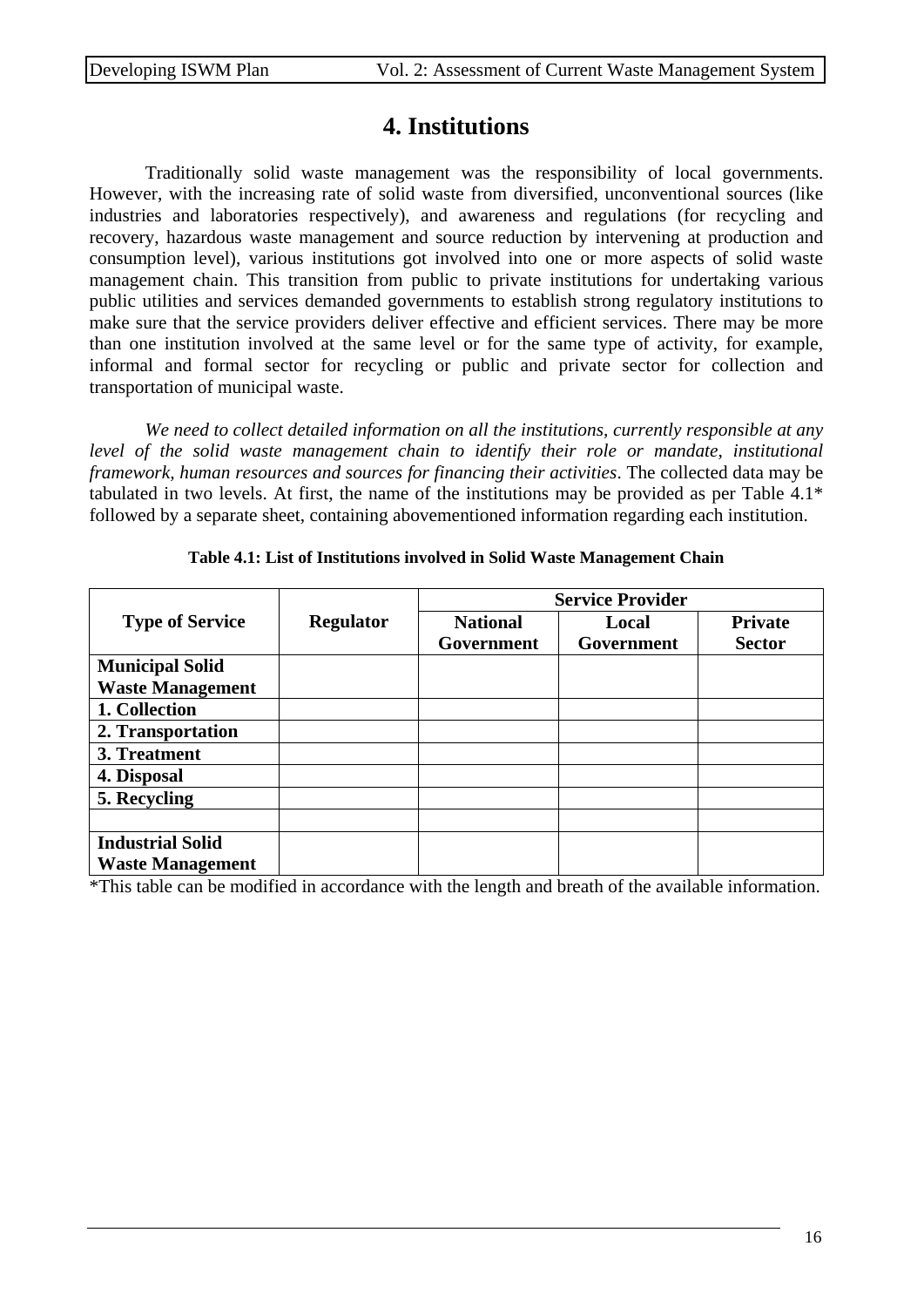# **5. Financing Mechanisms**

 In many countries, SWM being a local issue, all the financial activities like its annual budget, subsidies from national government, and international cooperation were taken care by the local governments. However, the demands for huge investments, to bring improvements in many aspects of the solid waste management chain, started rising with a rapid increase in waste generation rates and awareness for effective and efficient SWM practices to protect public health and environment. This further paved way for a transition for which the governments started adopting various financing modes and some of the widely practiced ones are as follows:

- 1. **User charges:** In many countries, user charges are being introduced. They are still low for municipal sectors but for commercial and industrial sector, the charges could be high to meet the costs in accordance with the polluter's pay principle. However, these charges also motivate waste generators to reduce the waste. Volume-based charges for municipal waste are quite common in some countries.
- 2. **Penalty, fine and levy:** This form of direct income is also becoming an important financing tool for governments to finance SWM. The terminology and rate of the penalty/fine/levy may vary from country to country.
- 3. **Environmental Bonds:** In some countries, these bonds are floated by local governments as a major source to arrange funds for environmental infrastructure and services including SWM and other developmental activities.
- 4. **Environmental Fund:** Some countries set a revolving fund to assist local governments in meeting their financing needs for environmental infrastructure and services. This fund is financed through various modes including national bonds, annual budget, loans from international financing institutions and international cooperation.
- 5. **Direct Loans:** Local governments may take direct loans either from domestic or international financing institutions.
- 6. **International Cooperation:** There is an increasing trend of a direct multilateral and bilateral cooperation with local governments. International agencies are providing support to local governments to improve the local environment. Various bilateral initiatives, including sister cities, are also helping local governments to seek assistance for financing their development projects including SWM.
- 7. **National subsidies:** This is still a major source for many local governments to finance environmental infrastructure and services.
- 8. **Annual budget:** Local governments allocate substantial portion of their development budget to finance SWM. This is usually cross-subsidized from the profit-making avenues of local governments.
- 9. **Private Sector Participation (PSP):** There is an increasing trend of private sector participation in solid waste management chain. The activities under SWM (collection, transportation, treatment, disposal, recycling and recovery) can be easily separated from each other enabling various organisations to involve in one or more aspects of the chain. There are quite a few established forms of PSP based on the level of investment and ownership as shown in Figure 5.1. In many countries, the primary collection system, also known as door-to-door collection, has been under community-based private sector where households pay monthly fee to the service provider. Infrastructure, such as landfills and incinerators, are being awarded to private companies on BOT (build-operate-transfer) basis. Franchise is another common way for PSP, where the private sector has the right to collect waste within the agreed location and sell recyclable waste.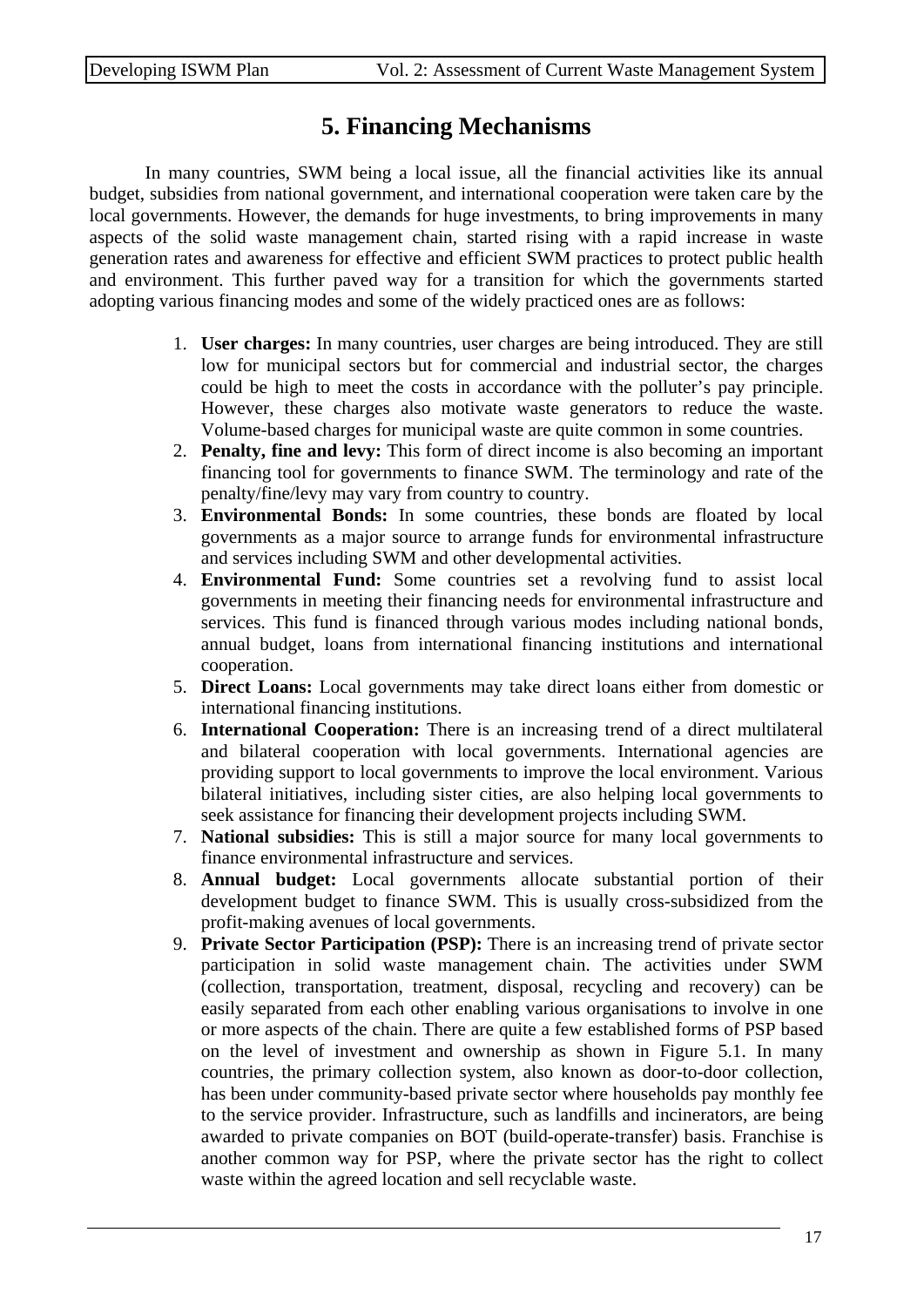

*Figure 5.1: Management and Ownerships in Various Forms of Private Sector Participation* 

#### **5.1. Datasheet:**

 The information should be collected on the financing mechanisms for all the activities under solid waste management chain as shown in Table 5.1\*. There may be more than one organization and financing mechanism involved for one activity.

| <b>Table 5.1: Financial Mechanisms for Solid Waste Management Chain</b> |
|-------------------------------------------------------------------------|
|-------------------------------------------------------------------------|

|                         |              | <b>Financing Mode</b> |                             |                     |  |
|-------------------------|--------------|-----------------------|-----------------------------|---------------------|--|
|                         |              | <b>Direct</b>         | <b>Local Government/</b>    | <b>Private</b>      |  |
| <b>Type of Service</b>  | Organization | <b>Revenue</b>        | <b>National Government/</b> | <b>Sector</b>       |  |
|                         |              |                       | <b>International</b>        | (Mention            |  |
|                         |              |                       | Cooperation                 | <b>Type of PSP)</b> |  |
| <b>Municipal Solid</b>  |              |                       |                             |                     |  |
| <b>Waste Management</b> |              |                       |                             |                     |  |
| 1. Collection           |              |                       |                             |                     |  |
| 2. Transportation       |              |                       |                             |                     |  |
| 3. Treatment            |              |                       |                             |                     |  |
| 4. Disposal             |              |                       |                             |                     |  |
| 5. Recycling            |              |                       |                             |                     |  |
|                         |              |                       |                             |                     |  |
| <b>Industrial Solid</b> |              |                       |                             |                     |  |
| <b>Waste Management</b> |              |                       |                             |                     |  |

\* This Table can be modified in accordance with the available information.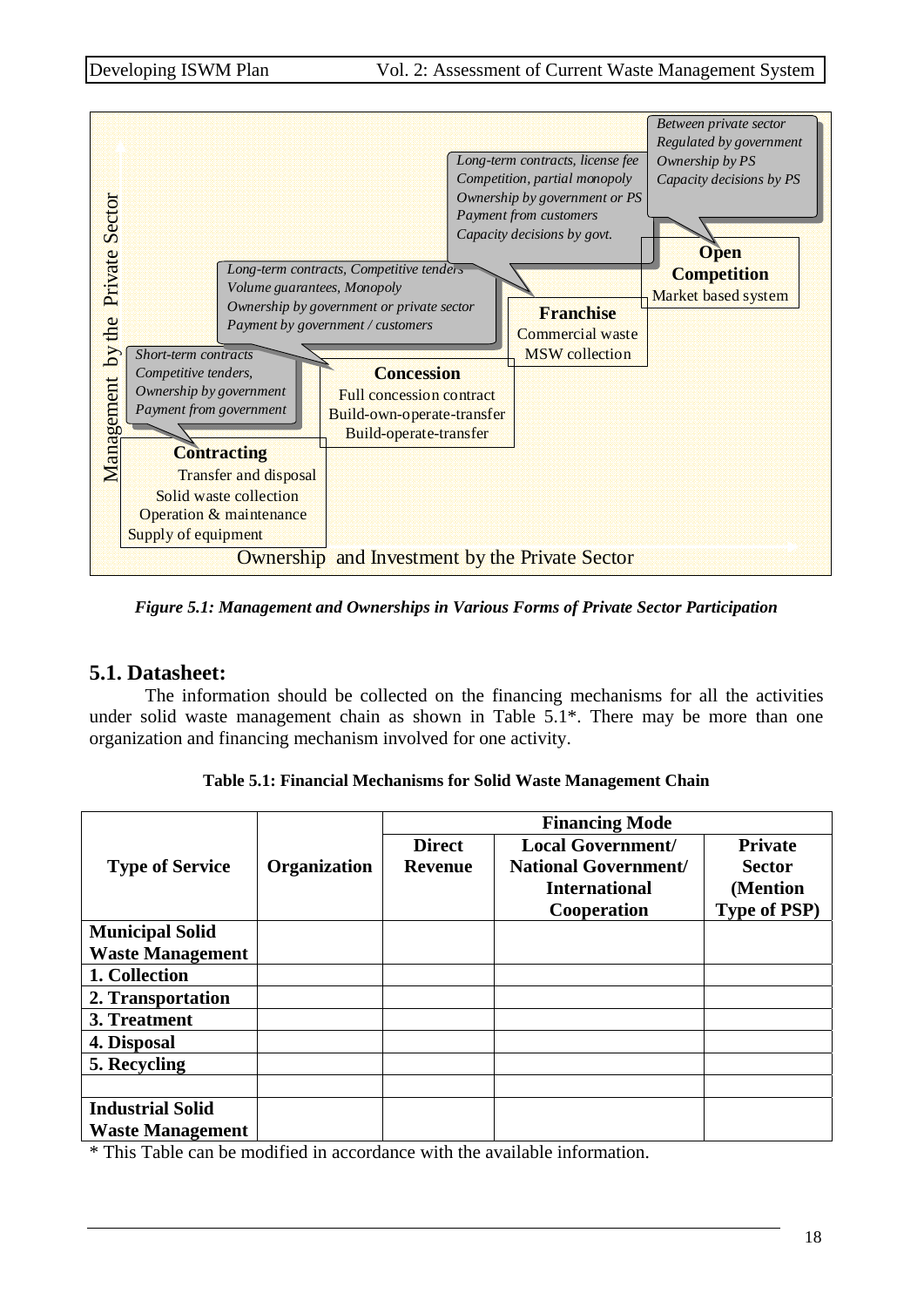## **6. Technology**

 Solid waste management chain requires intensive use of environmentally sound technology (ESTs) for its activities which could be as simple as containers for primary collection to as complicated as incinerators for disposal of hazardous waste. The possible technological interventions within SWM chain are as follows:

- 1. **Primary collection and transfer stations:** This may include the waste collection bins for segregated municipal waste and special containers for hazardous waste. Material, construction, labeling and storage of the collection containers are important. Similarly construction and location of transfer station is also crucial to avoid adverse effects due to odour, breeding of vectors such as flies and mosquitoes, and entry of birds or cats and dogs. The transfer stations should be located and constructed in such a way that it is convenient for small carts to unload solid waste and for bigger vehicles to collect and transport that waste.
- 2. **Transportation:** This covers all types of vehicles under operation to transport solid waste from its generation point to the transfer station; and from there to the treatment and disposal site. All the vehicles in operation should be listed out including manually driven small carts, mechanically driven sophisticated transportation vehicles and special vehicles for special wastes - hazardous, bulky and recyclable wastes.
- 3. **Treatment:** This includes separation of different types of waste, hence, the technology equipped at this level may enable separation of various types of materials for recovery and recycling, equipment for shredding and treatment of final disposable waste. In some countries, incineration is covered at this level and ash from it is sent to landfill for final disposal. Incineration is a high-tech process – the negative impacts of which could be worse for both public health as well as the environment.
- 4. **Final Disposal:** Though sanitary landfill is the most common technology around the world, the conventional and environmentally unfriendly methods including open-burning, open-dumping and non-sanitary landfill can still be evidenced. However, in most countries these are officially banned allowing only sanitary landfill for final disposal. Sanitary landfills can be operated with fully aerobic, semi-aerobic and anaerobic methods. The technologies may also vary in accordance with the type of final disposable waste, for example, some landfills may be used for co-disposal of special wastes. The landfills for hazardous wastes could be more complicated and are known as "secure landfill." The location of landfill is also an important factor considering the transportation costs and its impacts on the urban environment.
- 5. **Recycling and Recovery:** This includes various types of activities like recycling of reusable materials (e.g., plastic and glass containers), recycling of materials for industrial production (e.g., paper and iron), converting waste into energy (e.g., burning tires in cement kiln to produce heat), and converting waste into a resource (e.g., composting and landfill gas). Hence technology can determine the level and sophistication of recycling and recovery activities.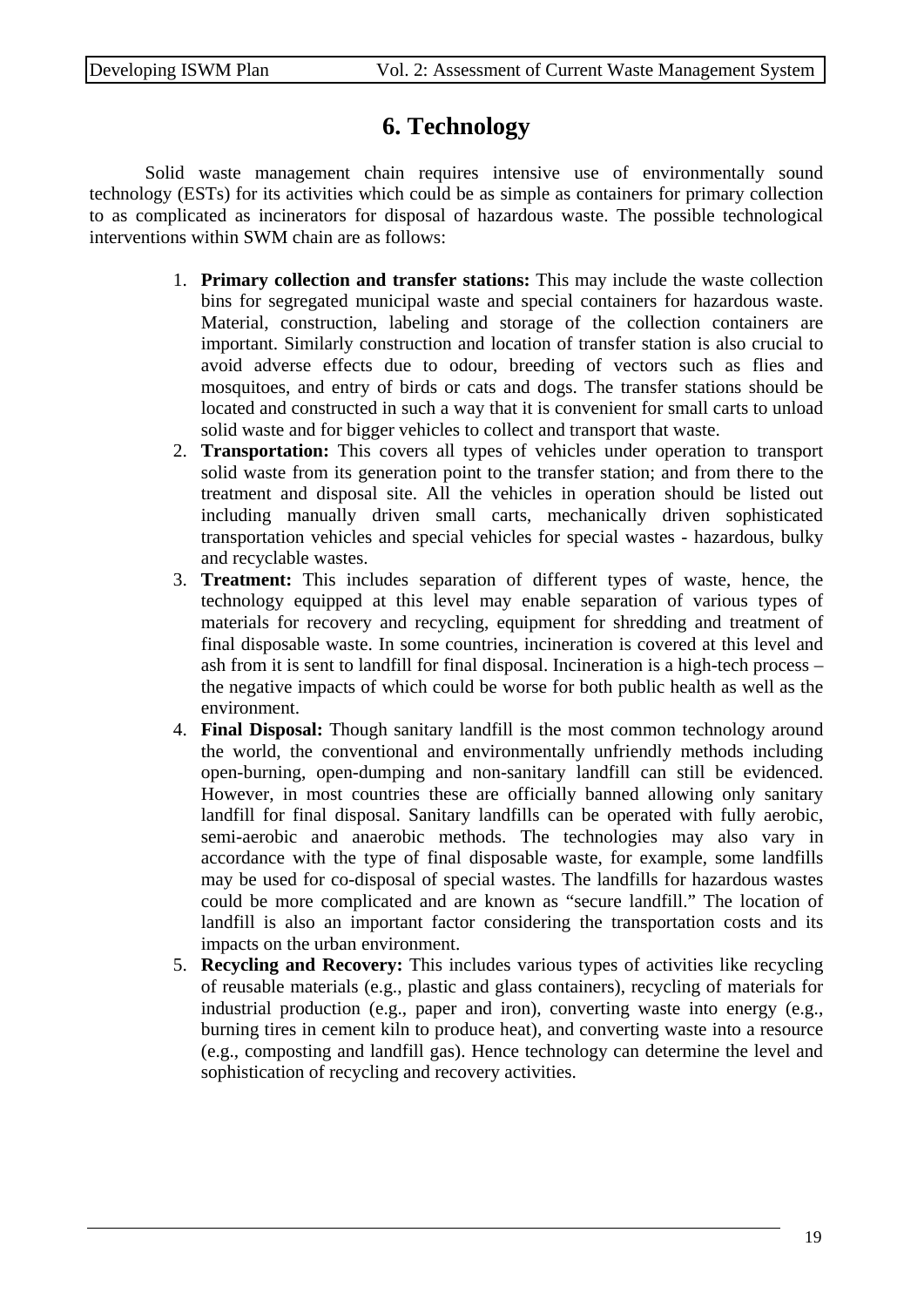#### **6.1. Datasheet:**

The information on the technology is required for all the activities within solid waste management chain. First of all, an overview of current technologies could be provided as per Table 6.1\*. Thereafter, separate sheets may be attached with this table on the details of each technology including transportation vehicles, landfill, and recycling and recovery processes.

| <b>Type of Service</b>        |             | <b>Technology</b> |                           |  |
|-------------------------------|-------------|-------------------|---------------------------|--|
|                               | <b>Type</b> | <b>Number</b>     | <b>Important Features</b> |  |
| <b>Municipal Solid Waste</b>  |             |                   |                           |  |
| <b>Management</b>             |             |                   |                           |  |
| 1. Collection                 |             |                   |                           |  |
| 2. Transportation             |             |                   |                           |  |
| 3. Treatment                  |             |                   |                           |  |
| 4. Disposal                   |             |                   |                           |  |
| 5. Recycling                  |             |                   |                           |  |
|                               |             |                   |                           |  |
| <b>Industrial Solid Waste</b> |             |                   |                           |  |
| <b>Management</b>             |             |                   |                           |  |
|                               |             |                   |                           |  |
| <b>Waste Management at</b>    |             |                   |                           |  |
| <b>Healthcare Facilities</b>  |             |                   |                           |  |
|                               |             |                   |                           |  |

#### **Table 6.1: Technology for Solid Waste Management**

\* This Table can be modified in accordance with the available technology/equipment.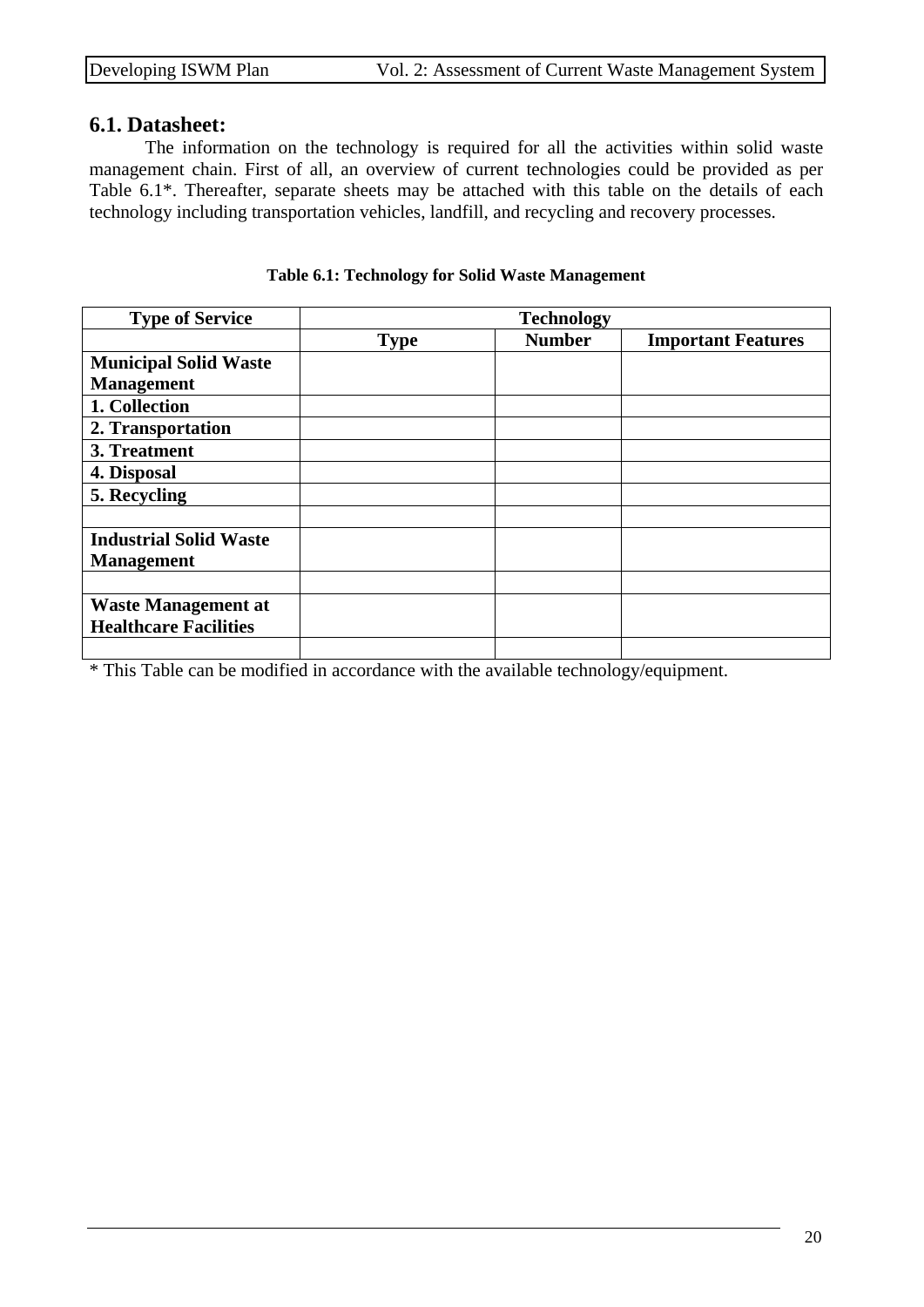# **7. Stakeholder Participation**

Stakeholder participation is becoming an essential part of SWM. Major stakeholders include waste generators, regulators, service providers such as organizations involved in waste collection and disposal, and organizations involved in recycling and recovery. Each stakeholder has a specific, clear and active role to improve the efficacy and efficiency of SWM by active participation and continuous interaction. Waste generators - traditionally considered as passive partners - have a major responsibility to reduce, segregate, and properly discard the waste as per the regulations. A close cooperation would be required between waste generators and waste collectors to increase the coverage and effectiveness of the waste collection system, proper disposal of waste, and recycling and recovery of materials. Furthermore, with rapid changes in quantity and composition of solid waste, regulatory organizations or governments have to be in continuous dialogue with the stakeholders to introduce appropriate regulations which can help bring the required improvements in SWM system.

#### **7.1. Datasheet:**

The information on stakeholder participation would be required at two levels. Firstly, to motivate stakeholders to participate with the help of materials, campaigns, meetings, and other political and social interactions and secondly on the ways and means for stakeholder participation, for example, stakeholder representation in decision-making bodies such as a regulatory body and monitoring committee. Stakeholder participation in the decisions to set the level and type of service, such as door-to-door collection or location of transfer station, could also indicate the level of participation. Table 7.1 may be helpful in obtaining and filling in this information.

| <b>Type of Service</b>                                     | <b>Major</b><br><b>Stakeholders</b> | <b>Measures to Improve</b><br><b>Stakeholder</b><br>Participation* | <b>Level of</b><br><b>Stakeholder</b><br>Participation** |
|------------------------------------------------------------|-------------------------------------|--------------------------------------------------------------------|----------------------------------------------------------|
| <b>Municipal Solid Waste</b><br><b>Management</b>          |                                     |                                                                    |                                                          |
| <b>Industrial Solid Waste</b><br><b>Management</b>         |                                     |                                                                    |                                                          |
| <b>Waste Management at</b><br><b>Healthcare Facilities</b> |                                     |                                                                    |                                                          |

**Table 7.1: Process and Level of Stakeholder Participation in SWM** 

\* Measures may include awareness raising materials and campaigns, meetings, etc.

\*\* Level of participation may be indicated by the role of stakeholders in SWM chain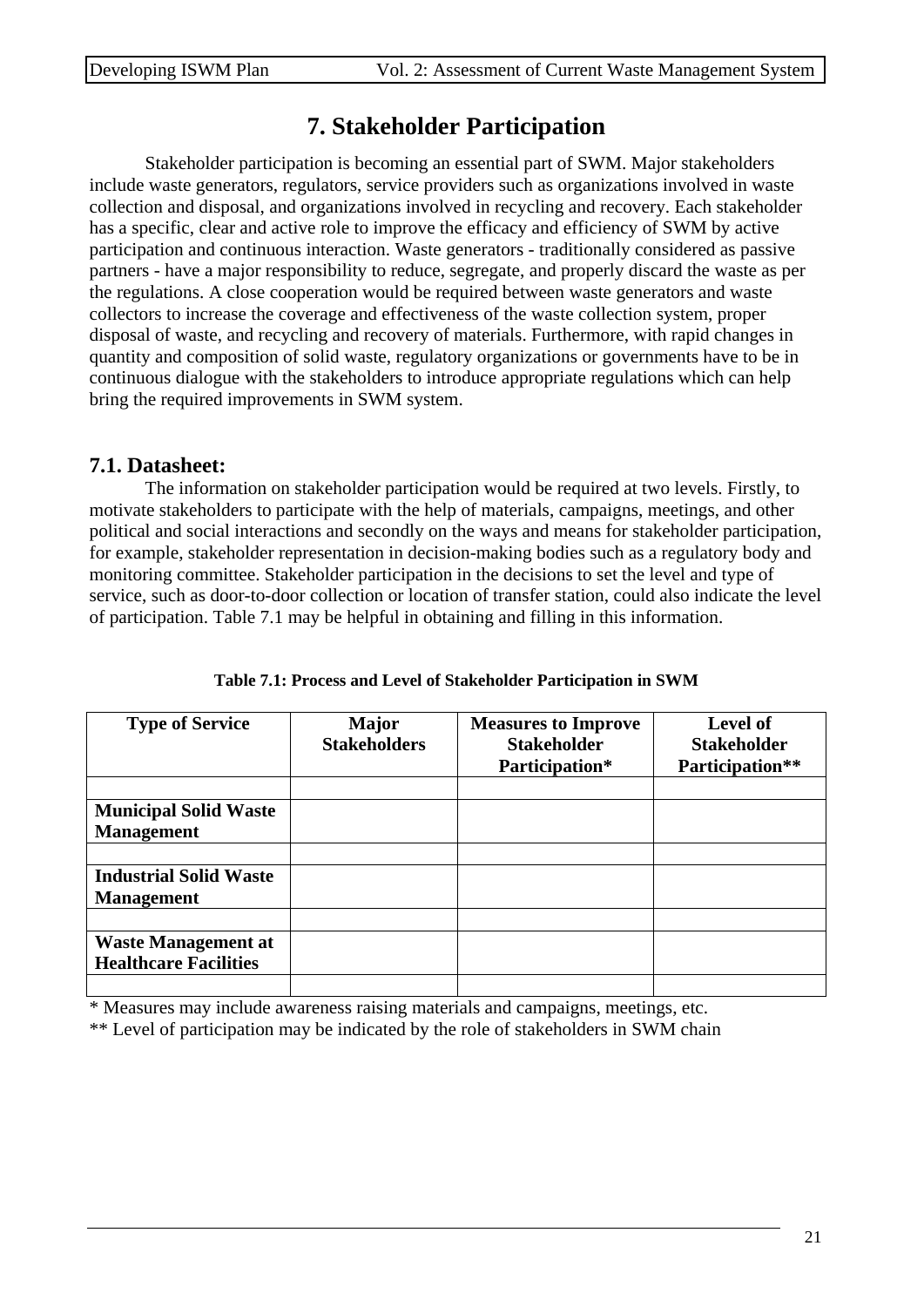#### **About the UNEP Division of Technology, Industry and Economics**

The UNEP Division of Technology, Industry and Economics (DTIE) helps governments, local authorities and decision-makers in business and industry to develop and implement policies and practices focusing on sustainable development.

The Division works to promote:

- > sustainable consumption and production,
- > the efficient use of renewable energy,
- > adequate management of chemicals,
- > the integration of environmental costs in development policies.

#### **The Office of the Director, located in Paris, coordinates activities through:**

- **> The International Environmental Technology Centre** IETC (Osaka, Shiga), which implements integrated waste, water and disaster management programmes, focusing in particular on Asia.
- **> Production and Consumption** (Paris), which promotes sustainable consumption and production patterns as a contribution to human development through global markets.
- **> Chemicals** (Geneva), which catalyzes global actions to bring about the sound management of chemicals and the improvement of chemical safety worldwide.
- **> Energy** (Paris), which fosters energy and transport policies for sustainable development and encourages investment in renewable energy and energy efficiency.
- **> OzonAction** (Paris), which supports the phase-out of ozone depleting substances in developing countries and countries with economies in transition to ensure implementation of the Montreal Protocol.
- **> Economics and Trade** (Geneva), which helps countries to integrate environmental considerations into economic and trade policies, and works with the finance sector to incorporate sustainable development policies.

*UNEP DTIE activities focus on raising awareness, improving the transfer of knowledge and information, fostering technological cooperation and partnerships, and implementing international conventions and agreements.*

# For more information, see **www.unep.fr**